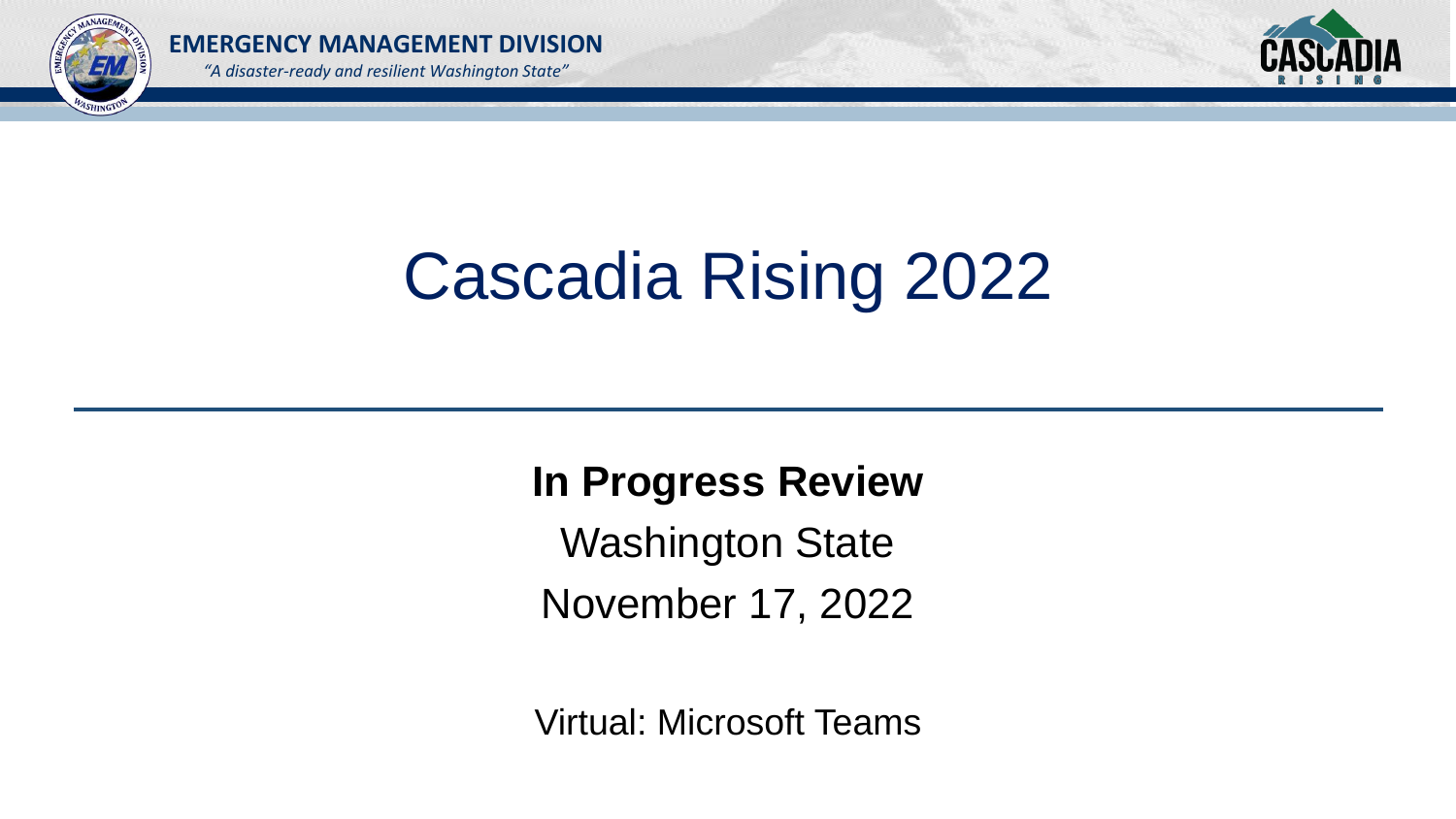



# **Administrative Remarks**

• Microphones – Mute When Not Speaking

Á

• Video - Enable When Speaking If **Comfortable** 

• You may turn on live captioning by accessing the More Actions ( **…** ) Menu

 $\lceil$  CC  $\rceil$ 

• Cell phone etiquette (Please avoid Speakerphone and Background Noise)

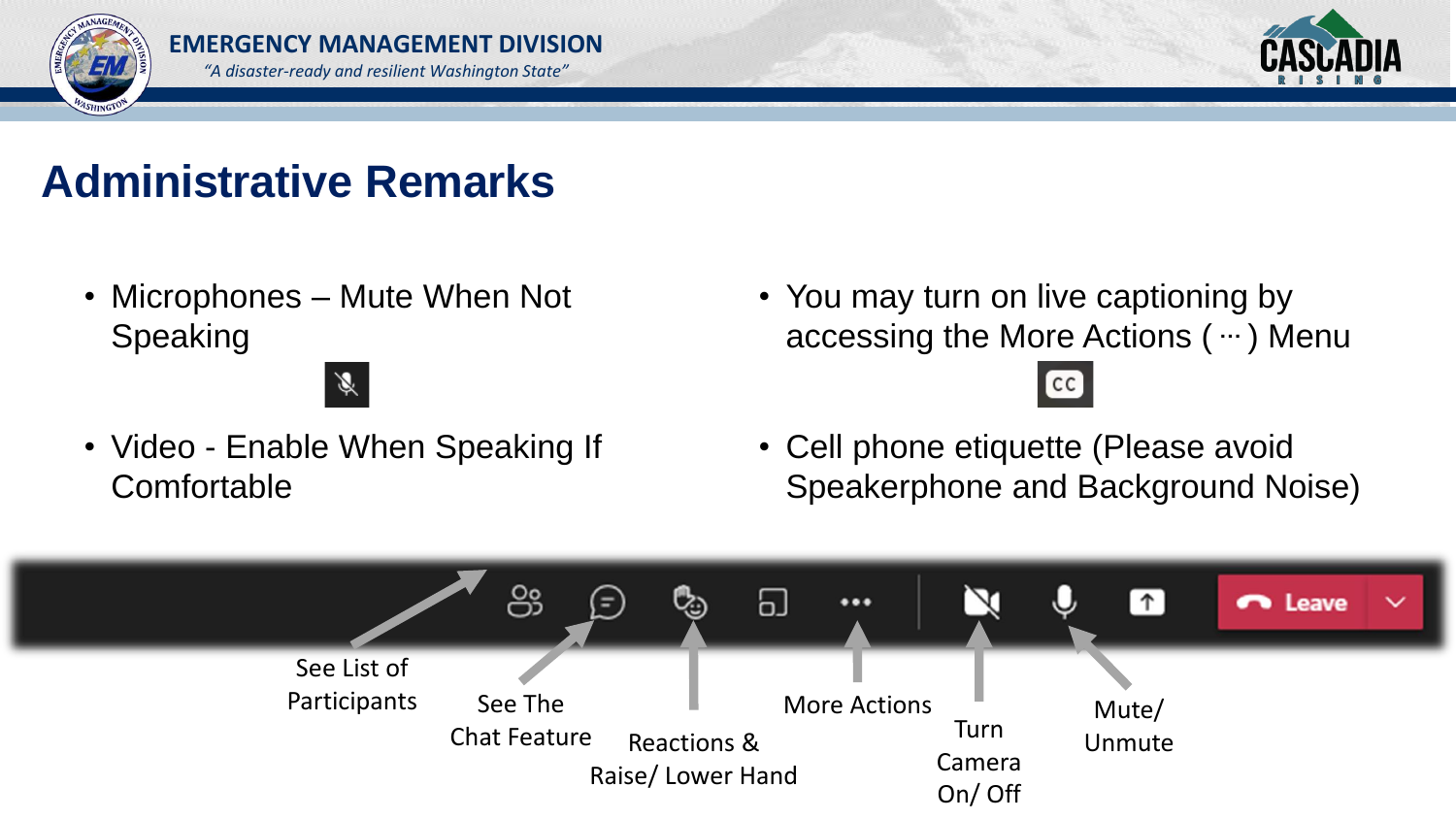



## **Acronyms and Abbreviations**

| A&E          | <b>Assessment and Exercise Team</b>              | <b>MPM</b>      | Mid        |
|--------------|--------------------------------------------------|-----------------|------------|
| <b>AAR</b>   | <b>After Action Report</b>                       | <b>NLE</b>      | <b>Nat</b> |
| <b>ASL</b>   | American Sign Language                           | QR              | Qui        |
| <b>CHDS</b>  | City of Seattle Center for Homeland Defense and  | <b>Region X</b> | Fec        |
|              | <b>Security</b>                                  |                 | (Ala       |
| <b>CIEP</b>  | <b>Coalition on Inclusive Emergency Planning</b> | <b>SimCell</b>  | Sim        |
| <b>CT</b>    | <b>Critical Transportation</b>                   | <b>SITMAN</b>   | Situ       |
| <b>CR22</b>  | Cascadia Rising 2022 (exercise title)            | <b>SONS</b>     | Spil       |
| <b>DSHS</b>  | Washington State Department of Social and Health | <b>StartEx</b>  | Sta        |
|              | <b>Services</b>                                  | <b>TTX</b>      | Tab        |
| <b>EMD</b>   | <b>Emergency Management Division</b>             | <b>USCG</b>     | Uni        |
| <b>ET22</b>  | Evergreen Tremor 2022 (exercise title)           | <b>UTC</b>      | Unt        |
| <b>FEMA</b>  | <b>Federal Emergency Management Agency</b>       | <b>VAL</b>      | Vol        |
| <b>FPM</b>   | <b>Final Planning Meeting</b>                    | <b>WASILC</b>   | Wa         |
| $H + 0 - 96$ | Incident occurrence (time) plus 0 to 96 hours    | <b>WA EMD</b>   | Wa         |
| IP           | Improvement Plan                                 | <b>WSDOT</b>    | Wa         |
| <b>IPR</b>   | In Progress Review                               | <b>XPA</b>      | Ext        |
| <b>MCS</b>   | <b>Mass Care Services</b>                        |                 |            |

| <b>MPM</b>     | <b>Mid-term Planning Meeting</b>                              |
|----------------|---------------------------------------------------------------|
| <b>NLE</b>     | <b>National Level Exercise</b>                                |
| QR             | Quick Response Code                                           |
|                | <b>Region X</b> Federal Emergency Management Agency Region 10 |
|                | (Alaska, Idaho, Oregon, and Washington)                       |
| <b>SimCell</b> | <b>Simulation Cell</b>                                        |
| <b>SITMAN</b>  | <b>Situation Manual</b>                                       |
| <b>SONS</b>    | <b>Spill of National Significance</b>                         |
| <b>StartEx</b> | <b>Start of Exercise</b>                                      |
| <b>TTX</b>     | <b>Tabletop Exercise</b>                                      |
| <b>USCG</b>    | <b>United States Coast Guard</b>                              |
| <b>UTC</b>     | <b>Until Complete</b>                                         |
| <b>VAL</b>     | <b>Voluntary Agency Liaison</b>                               |
| <b>WASILC</b>  | Washington State Independent Living Council                   |
| <b>WA EMD</b>  | <b>Washington Emergency Management Division</b>               |
| <b>WSDOT</b>   | Washington State Department of Transportation                 |
| <b>XPA</b>     | <b>Extent of Play Agreement</b>                               |
|                |                                                               |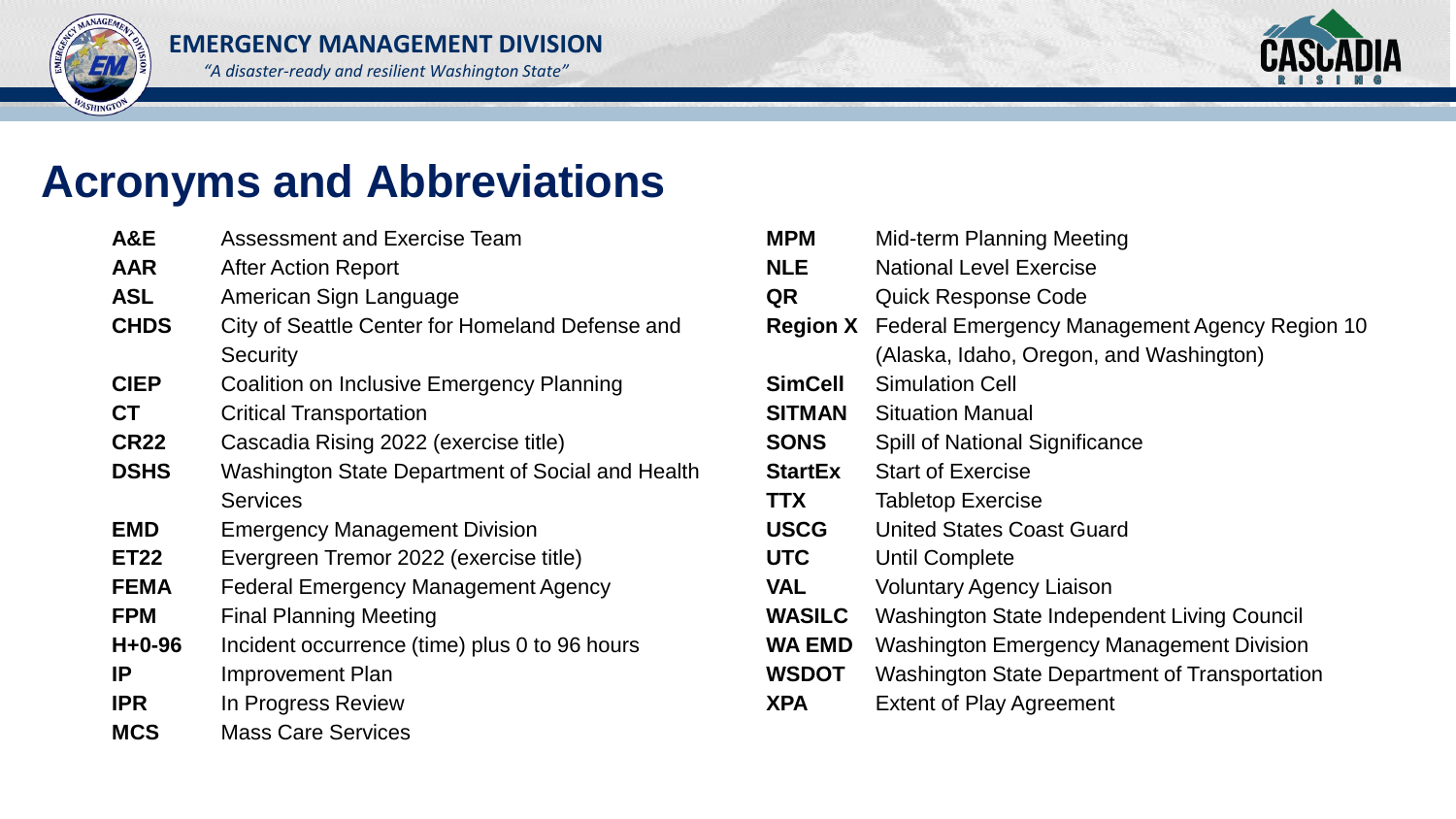



# **Trusted Agents**

- The individuals on the Exercise Planning Team(s) who are trusted not to reveal exercise and scenario details to players or third parties before exercise conduct.
- Develop pre-exercise materials, conduct exercise briefings, and support.
- **Information in this document is intended for the exclusive use of the exercise** planners and is not to be released to the public or other personnel who do not have a valid need-to-know without prior approval from an authorized sponsor organization representative.
- This document is not releasable to any public website.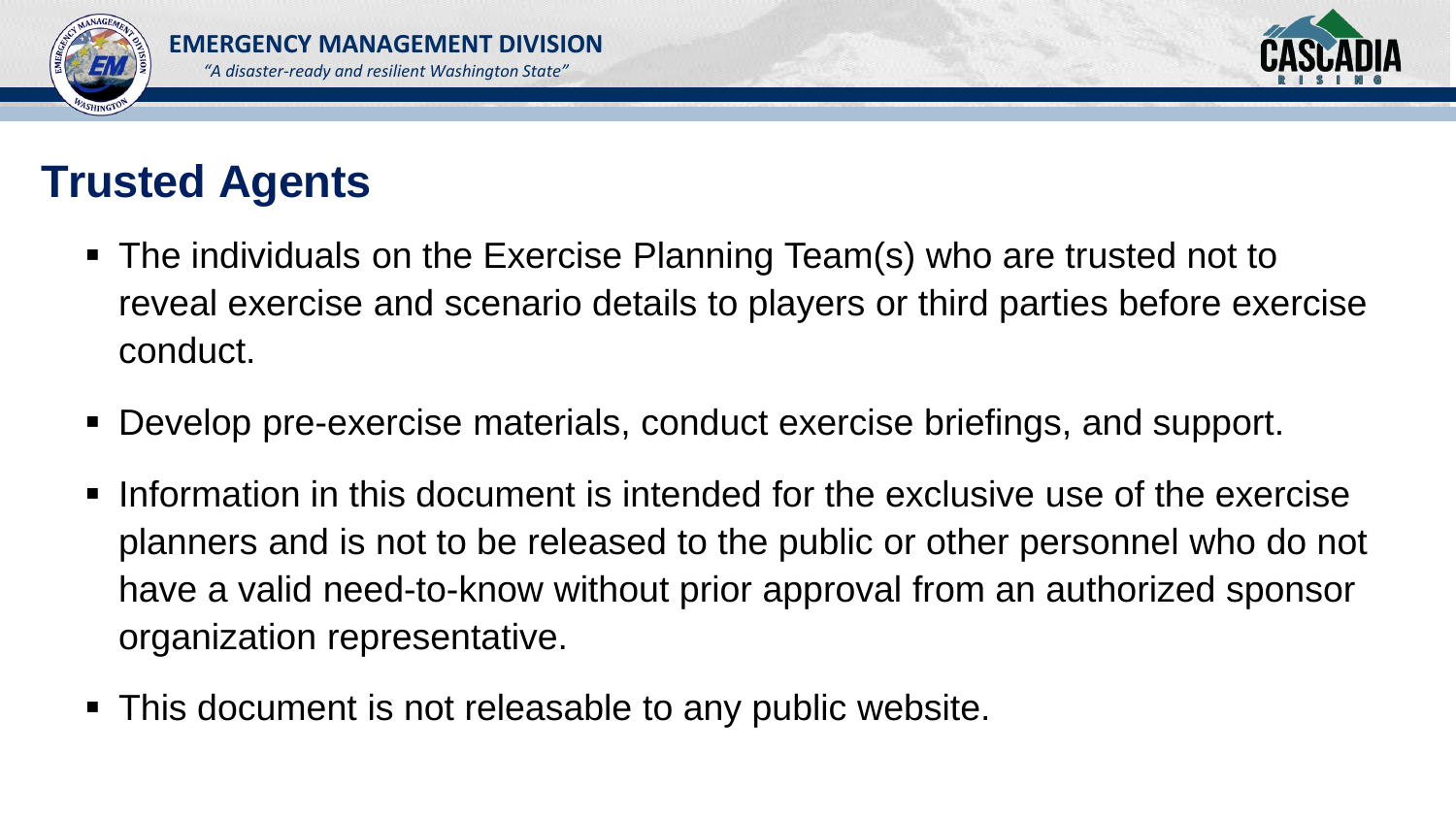



# **Agenda**

- Exercise Framework
- Catastrophic Planning
- Exercise Scope
- Core Capability Tabletop Exercises
- Core Capability TTX Focused Discussion
- Milestones
- Contacts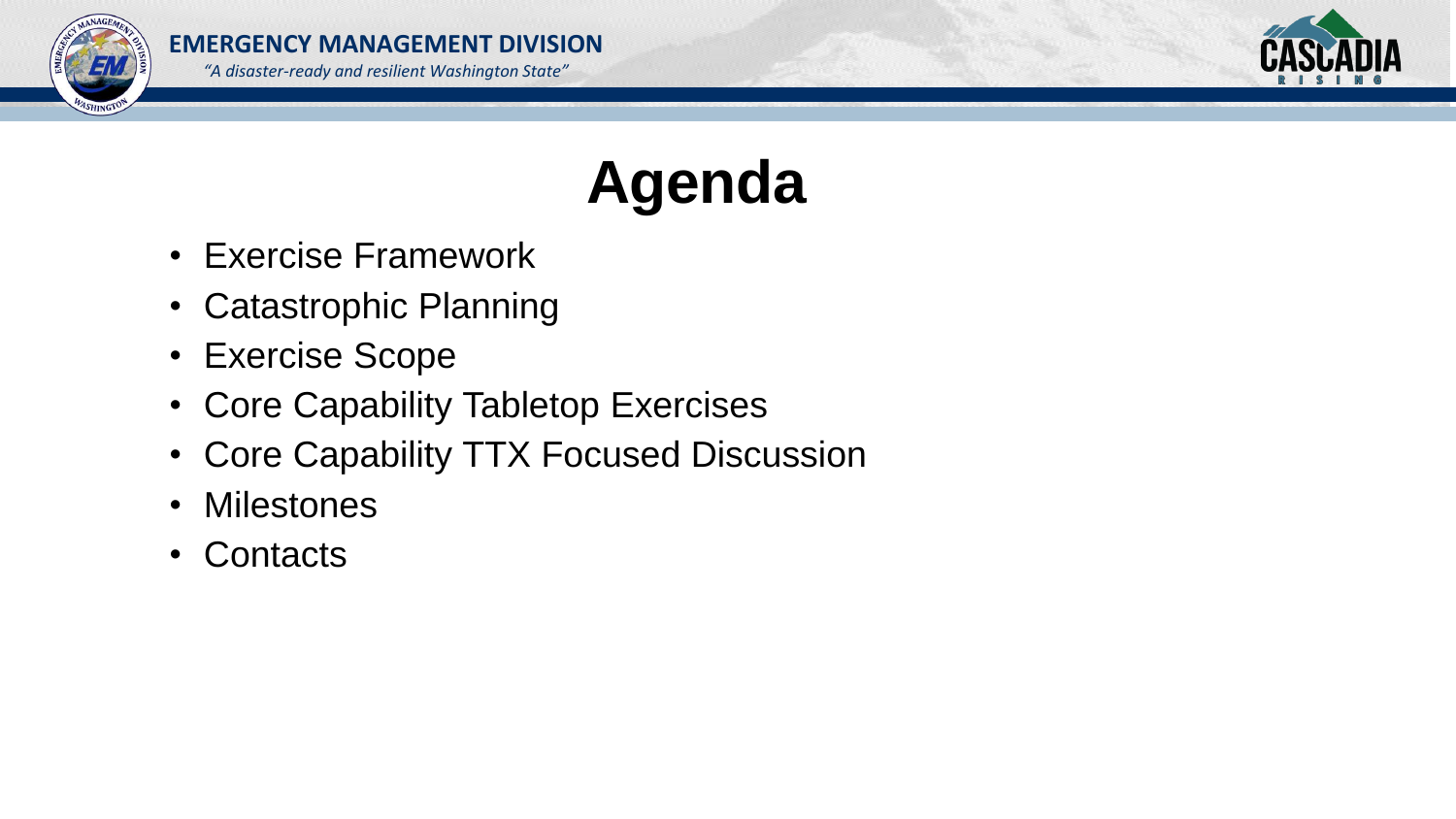



## **Introductions**

## CR22 Exercise Development Team:

Name: Crganization: Role: Sarah Nuss **WA EMD** Mass Care Services Workgroup Co-Lead Shane Moore **WA EMD** Catastrophic Planner Justin Fordice FEMA Region 10 WA FEMA Integration Team Nora Caplan FEMA NED Contract Exercise Support

Rob Sabarese **WA EMD** A&E Programs Supervisor / CR22 Director Patrick Niles **WA EMD** State Ex. Development Mgr. / CR22 Project Mgr. Deborah Witmer City of Seattle Scenario & Planning Workgroup Co-Lead Dan Banks **WSDOT** Critical Transportation Workgroup Co-Lead

## Stakeholders, please post the following information in the chat:

- Name
- Organization
- **Exercise Role**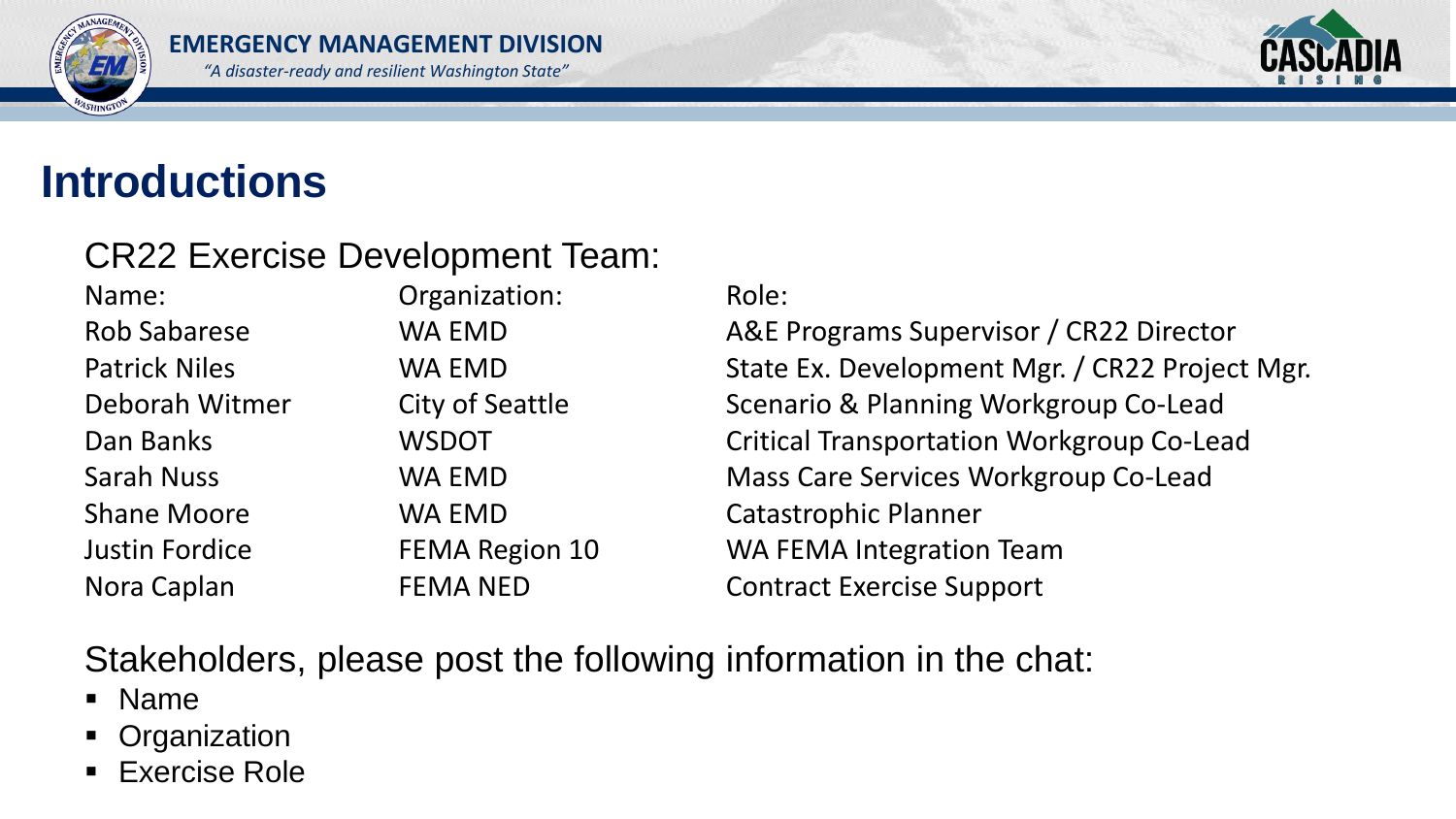



# **Exercise Framework**

## ■ Exercise Purpose

Define essential elements of information necessary for incident stabilization; identify and prioritize state and local Critical Transportation routes and Mass Care services and functions; and assess state, tribal, and local abilities to fill capability gaps following a catastrophic incident.

## ■ Framework

Build upon CR16 by conducting Discussion-Based exercises while providing unity of effort across CR22 initiatives; including vertical integration between local, state, tribal, and federal partners:

- Critical Transportation efforts are focused around ground transportation routes
- Mass Care Services efforts are focused around assessing Shelter, Water, and Food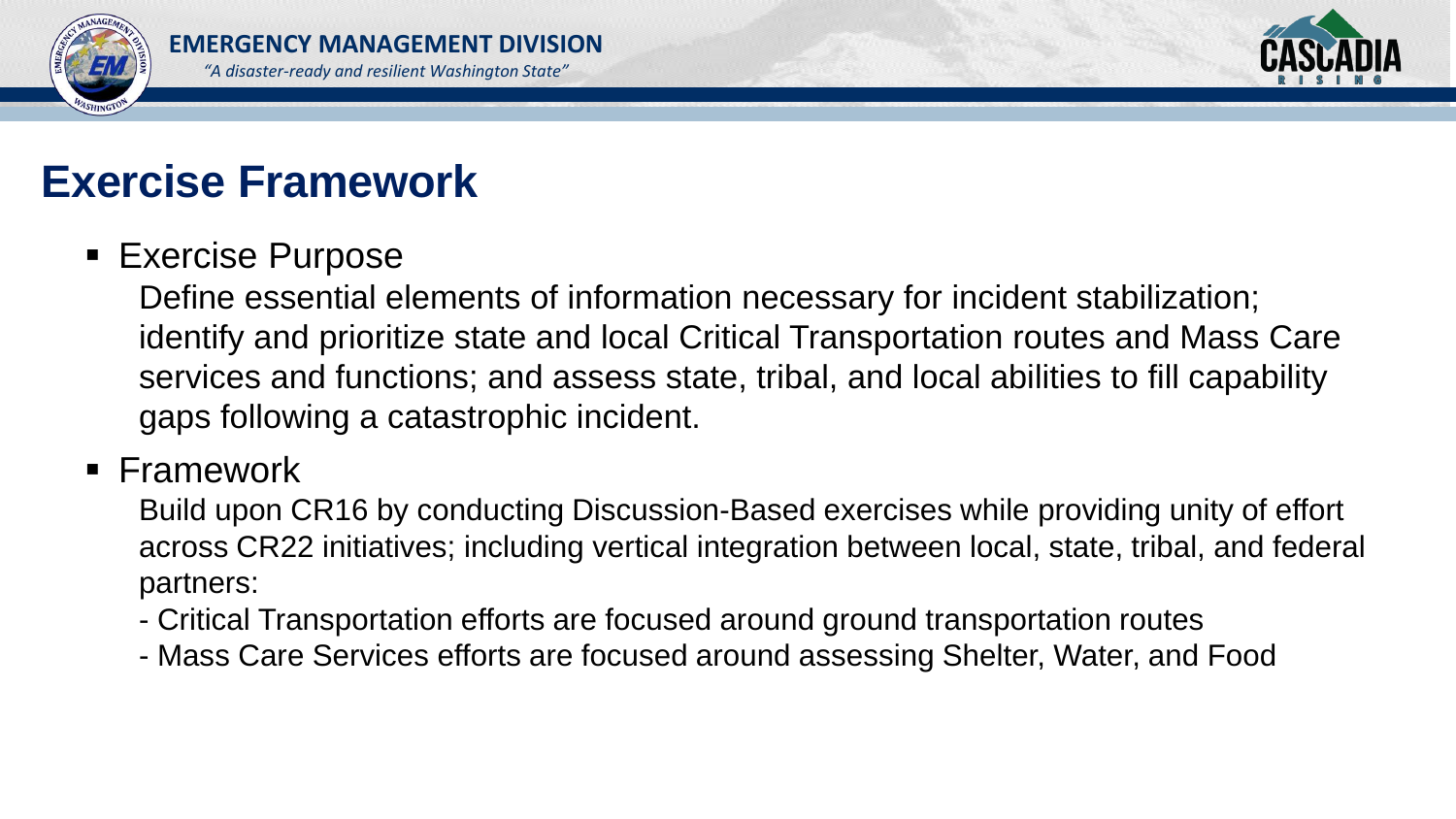



# **Core Capabilities**

|                                          | <b>Definition:</b><br>Provide transportation (including infrastructure access and accessible transportation services) for response priority<br>objectives, including the evacuation of people and animals and the delivery of vital response personnel, equipment,<br>and services into the affected areas. |
|------------------------------------------|-------------------------------------------------------------------------------------------------------------------------------------------------------------------------------------------------------------------------------------------------------------------------------------------------------------|
| <b>Critical</b><br><b>Transportation</b> | <b>Core Capability Targets:</b><br>1. Establish physical access through appropriate transportation corridors and deliver required resources to save                                                                                                                                                         |
|                                          | lives and to meet the needs of disaster survivors.                                                                                                                                                                                                                                                          |
|                                          | 2. Ensure basic human needs are met, stabilize the incident, transition into recovery for an affected area, and<br>restore basic services and community functionality.                                                                                                                                      |
|                                          | 3. Clear debris from any route type (i.e., road, rail, airfield, port facility, waterway) to facilitate response operations                                                                                                                                                                                 |
|                                          | <b>Definition:</b><br>Provide life-sustaining and human services to the affected population, to include hydration, feeding, sheltering,<br>temporary housing, evacuee support, reunification, and distribution of emergency supplies.                                                                       |
|                                          | <b>Core Capability Targets:</b>                                                                                                                                                                                                                                                                             |
| <b>Mass Care Services</b>                | 1. Move and deliver resources and capabilities to meet the needs of disaster survivors, including individuals with<br>access and functional needs.                                                                                                                                                          |
|                                          | Establish, staff, and equip emergency shelters and other temporary housing options (including accessible<br>2.<br>housing) for the affected population.                                                                                                                                                     |
|                                          | Move from congregate care to non-congregate care alternatives and provide relocation assistance or interim<br>3.<br>housing solutions for families unable to return to their pre-disaster homes.                                                                                                            |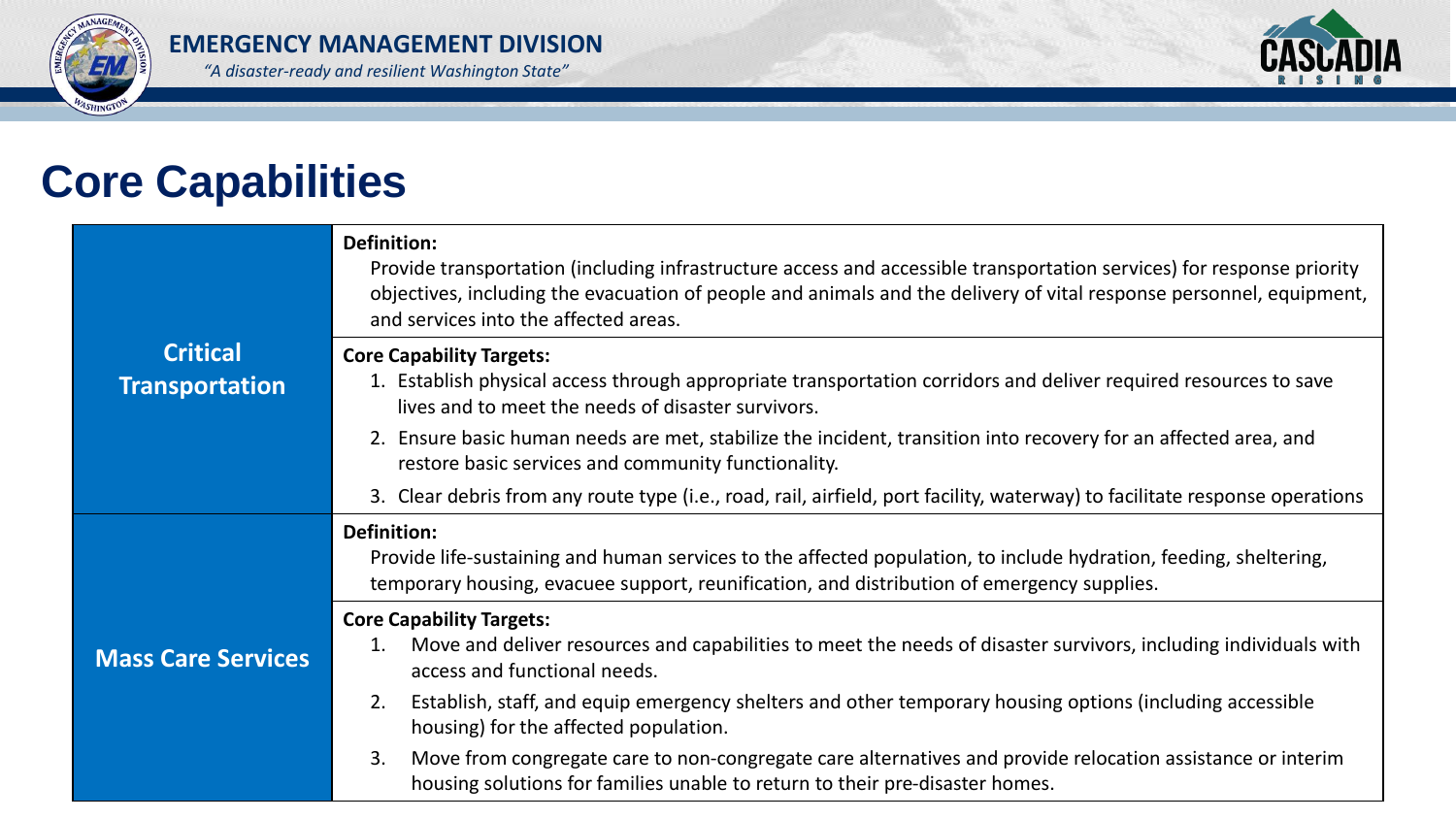



# **Catastrophic Planning**

## **Critical Transportation**

Planning is currently focused on the identification and recording of local priority routes within each county. These routes are intended to represent those routes which a jurisdiction will focus on reopening first following a system-wide disruption to transportation infrastructure.

How the current level of development in this planning effort can inform CR22 participants:

- Reopening of identified routes
- Reopening of routes that connect with other jurisdictions
- Reopening of bypass routes for impacted state routes
- Conducting and coordinating damage assessments along priority routes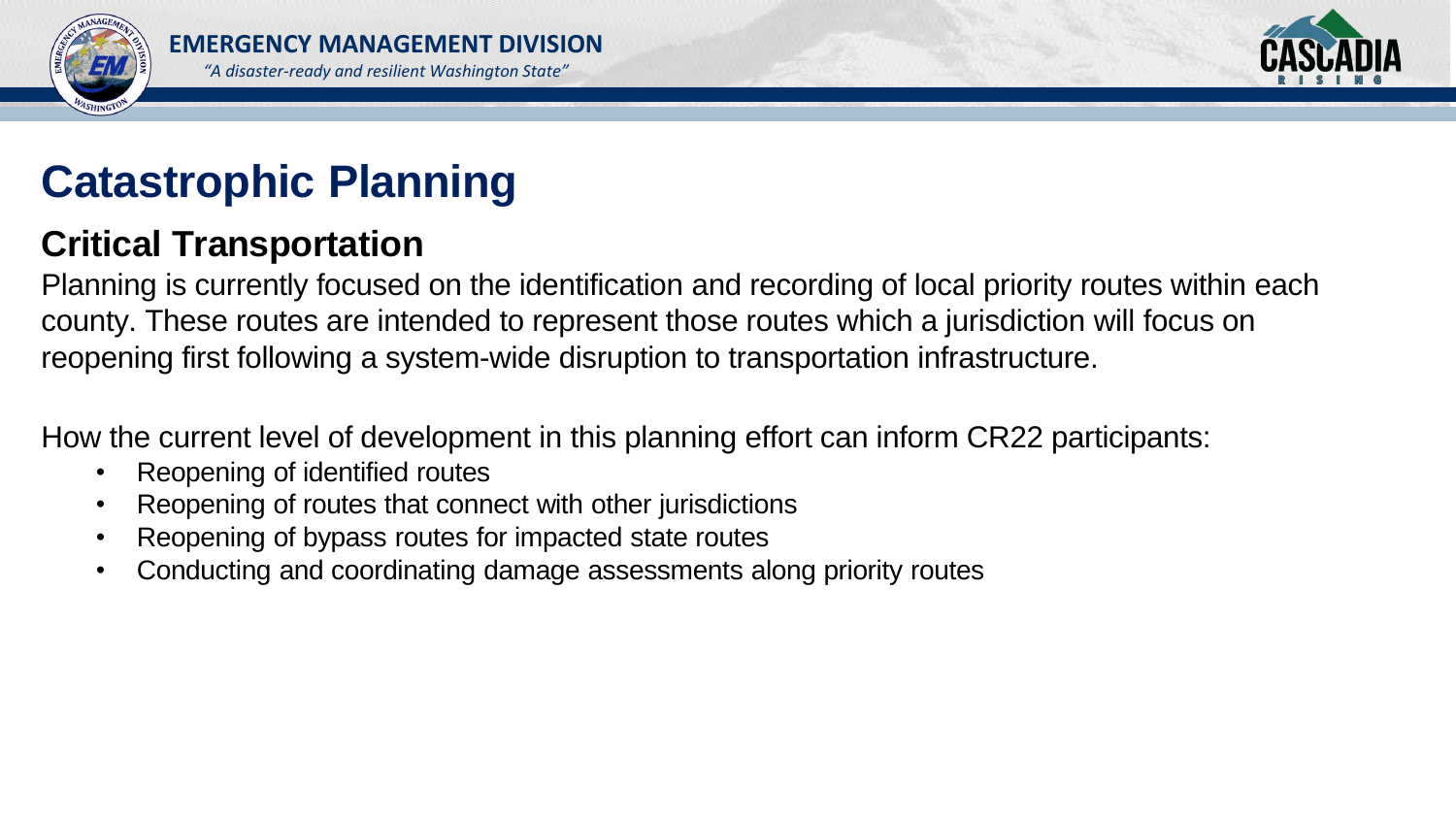



# **Catastrophic Planning**

## **Mass Care Services**

Planning is currently focused on understanding the capabilities which exist at local and geographical region levels to initiate and mobilize mass care services. Areas within those services that is being explored relevant to CR22 play:

- Identification of supportable sheltering sites
- Local capabilities to provide sheltering, feeding, and hydration
- Conducting and coordinating sheltering site inspections (building safety inspections)
- Identification of areas that may prove to be unsupportable due to severe impacts to emergency services and critical infrastructure (Zone 1)

How the current level of development in this planning effort can inform CR22 participants:

- Focus mass care efforts on those functions that were determined to have the greatest impact on initial response: Sheltering, feeding, hydration, and bulk distribution
- Use Community Lifeline impacts to identify areas or communities that may be considered a Zone 1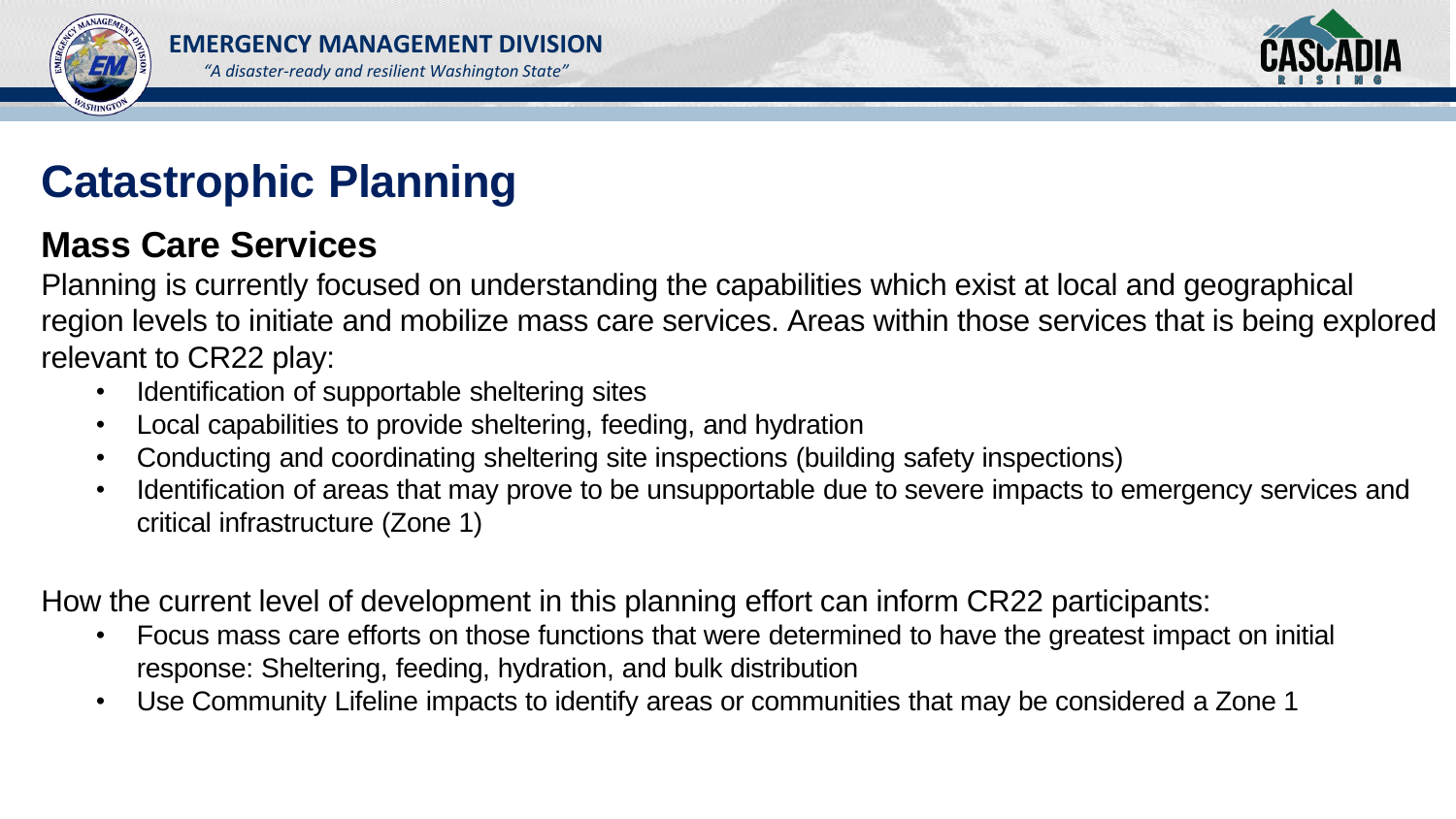



# **WA EMD Exercise Scope**

## **Monday – Thursday June 13th - 15th 2022 – Exercise Play June 16th, 2022 –Hot Wash**

## ▪ **Locations:**

- Virtual Discussion Based Exercises Using MS Teams
- Local Jurisdictions will conduct Operations Based Exercises at various locations

## ▪ **StartEx:**

• Mon, June 13th is Day 5 – H+97 hours post impact

## ▪ **Exercise Play:**

- Will be limited to the daily schedule for Discussion Based Exercises
- WA EMD will only be providing a SimCell for a select few jurisdictions who precoordinated with WA EMD for support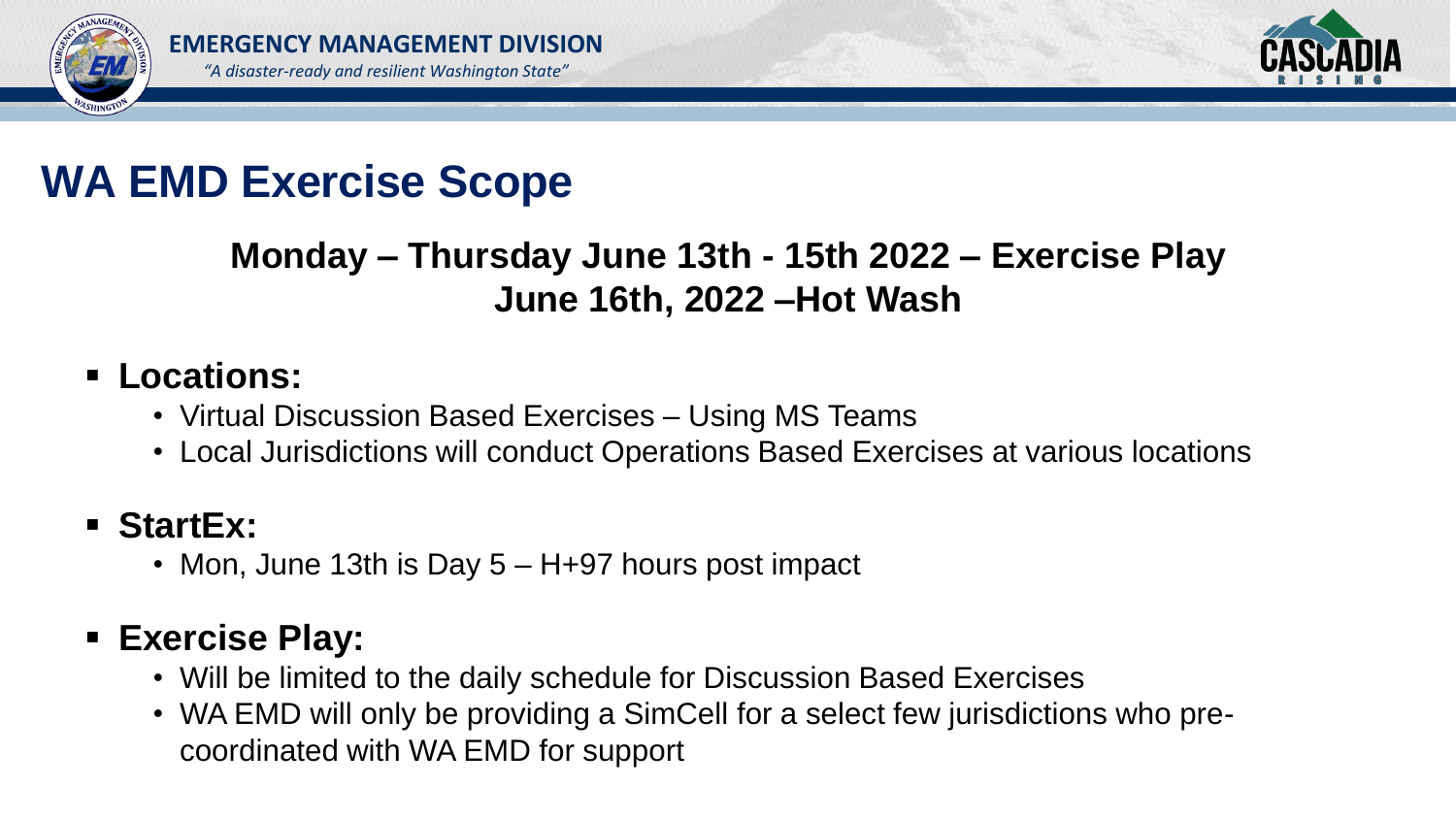



# **Participants**



### **Extent of Play Agreements on File for CR22 (118 Total)**

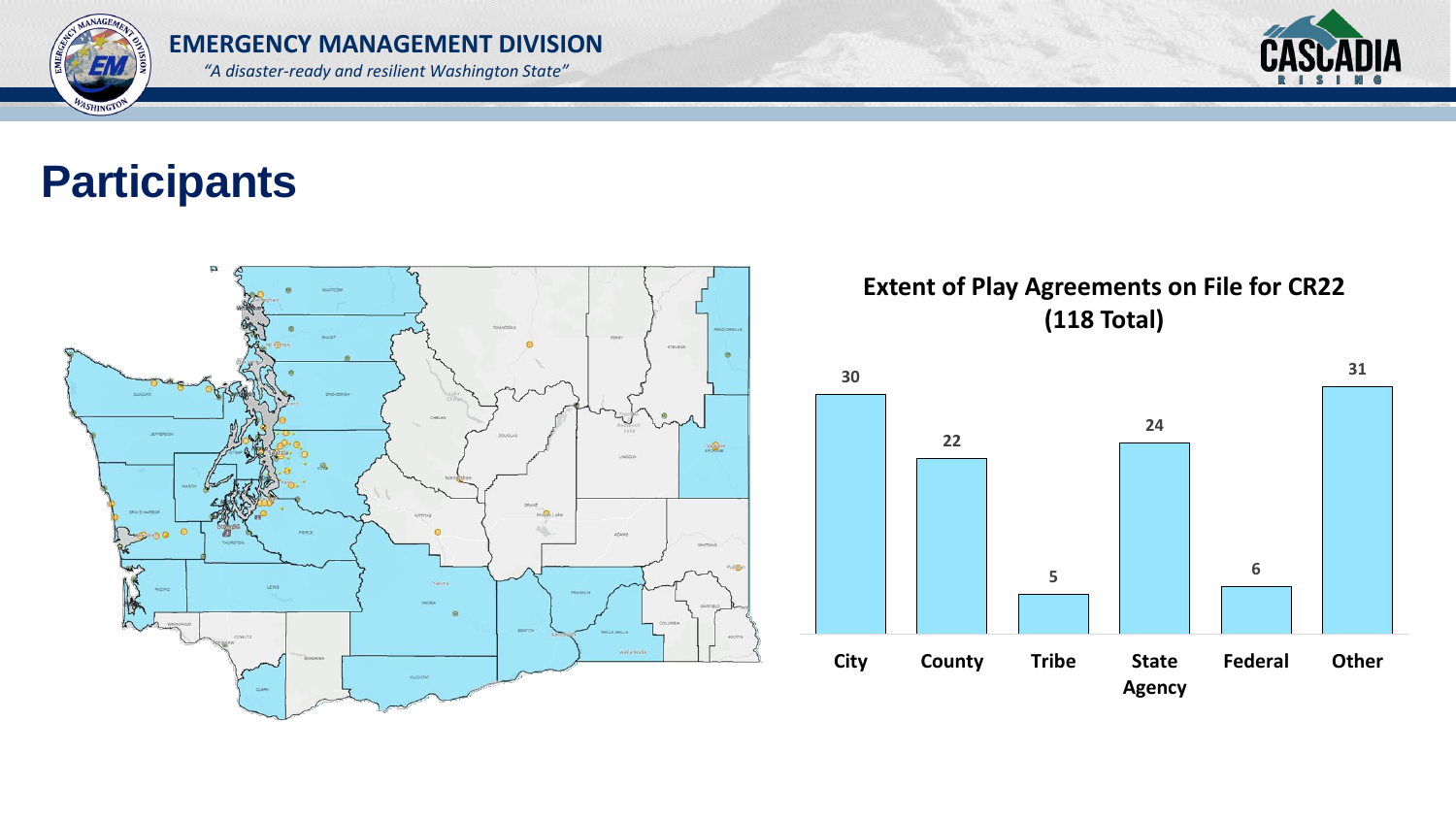



# **CR22 Week of Play**

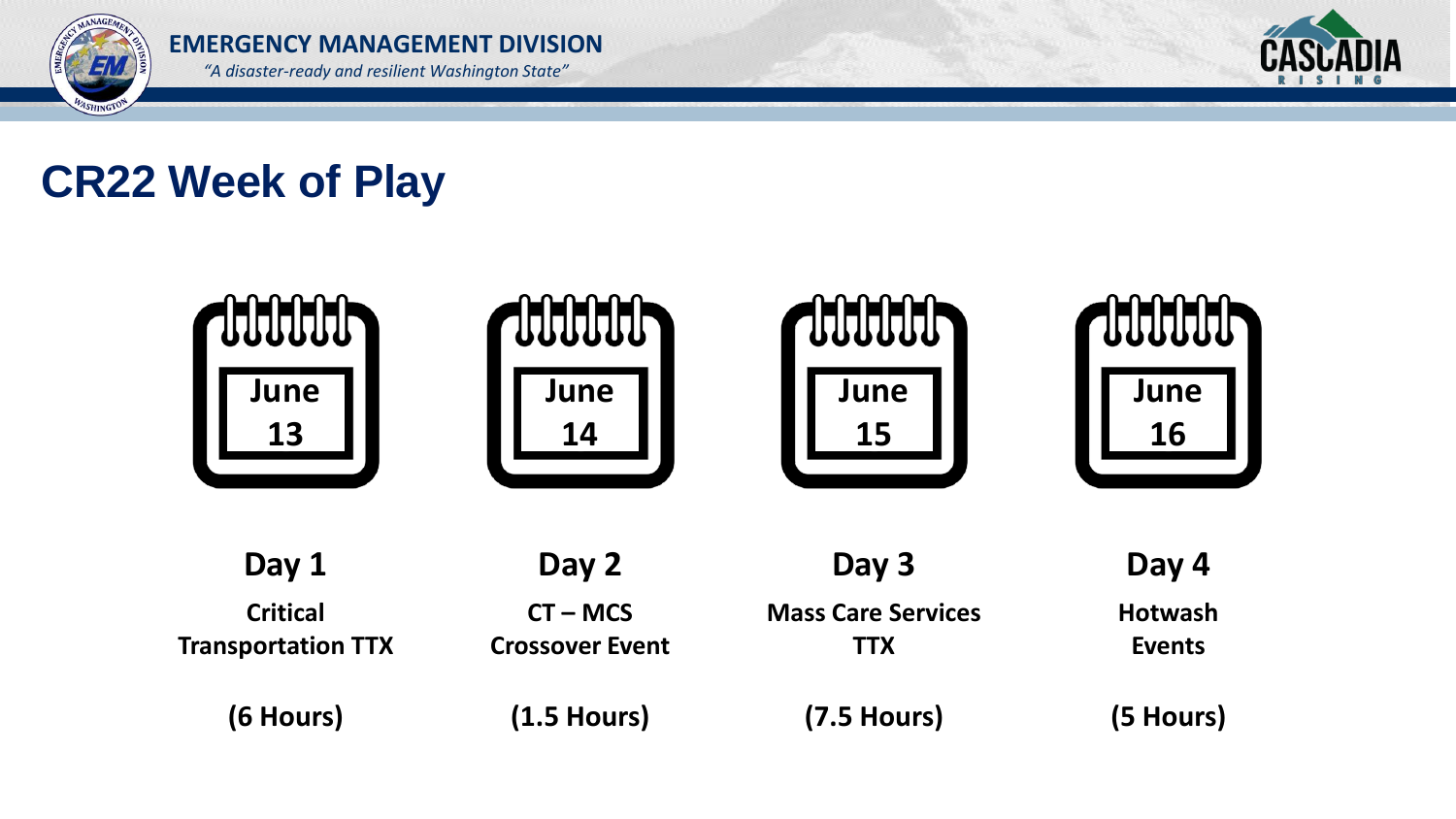



# **Warm Start (H+0-96) Concept**

Warm Start Components:

❑ Short (<10 min) Video presentation:

Three focus areas:

- Coastal impacts of the earthquake and tsunami
- Interior (I-5 corridor) impacts of the earthquake and tsunami
- Sheltering of displaced persons and local, state, tribal, and federal logistical support within the interior of the state

## $\Box$  TTX specific (H+0-96):

Two focus areas:

- <10 min presentation focusing on Critical Transportation and Mass Care Services during their in-briefs
- Geographically aligned snapshots within the TTX modules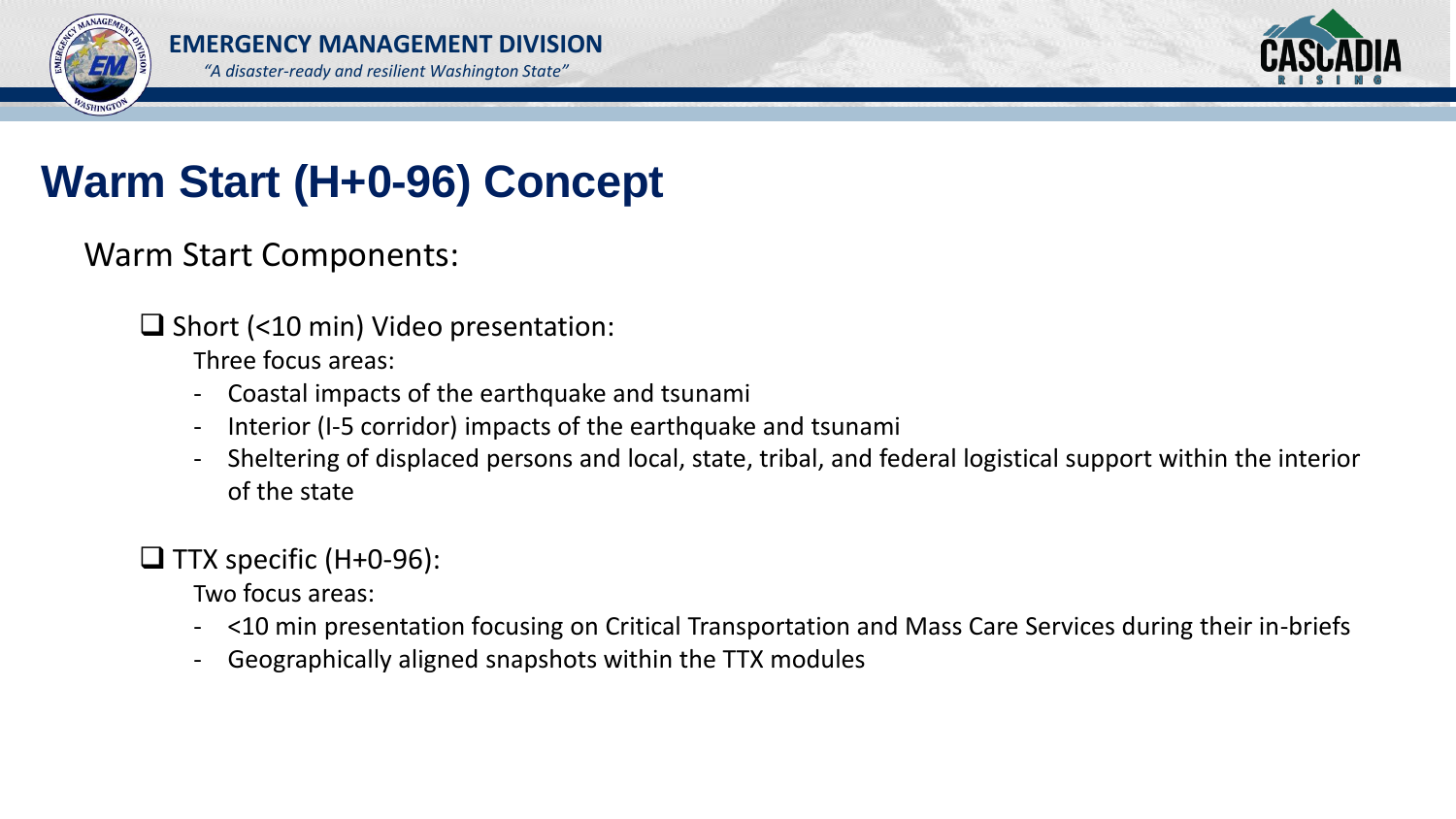



## **TTX Breakout Room Organization**

When conducting the Critical Transportation and Mass Care Services Tabletop Exercises (TTX), participants will be divided into breakout rooms by comparative geographical and planning factors. These geographically aligned regions provide distinct differences in capabilities, limitations, and concerns, which will help guide discussion and build regional partnerships.

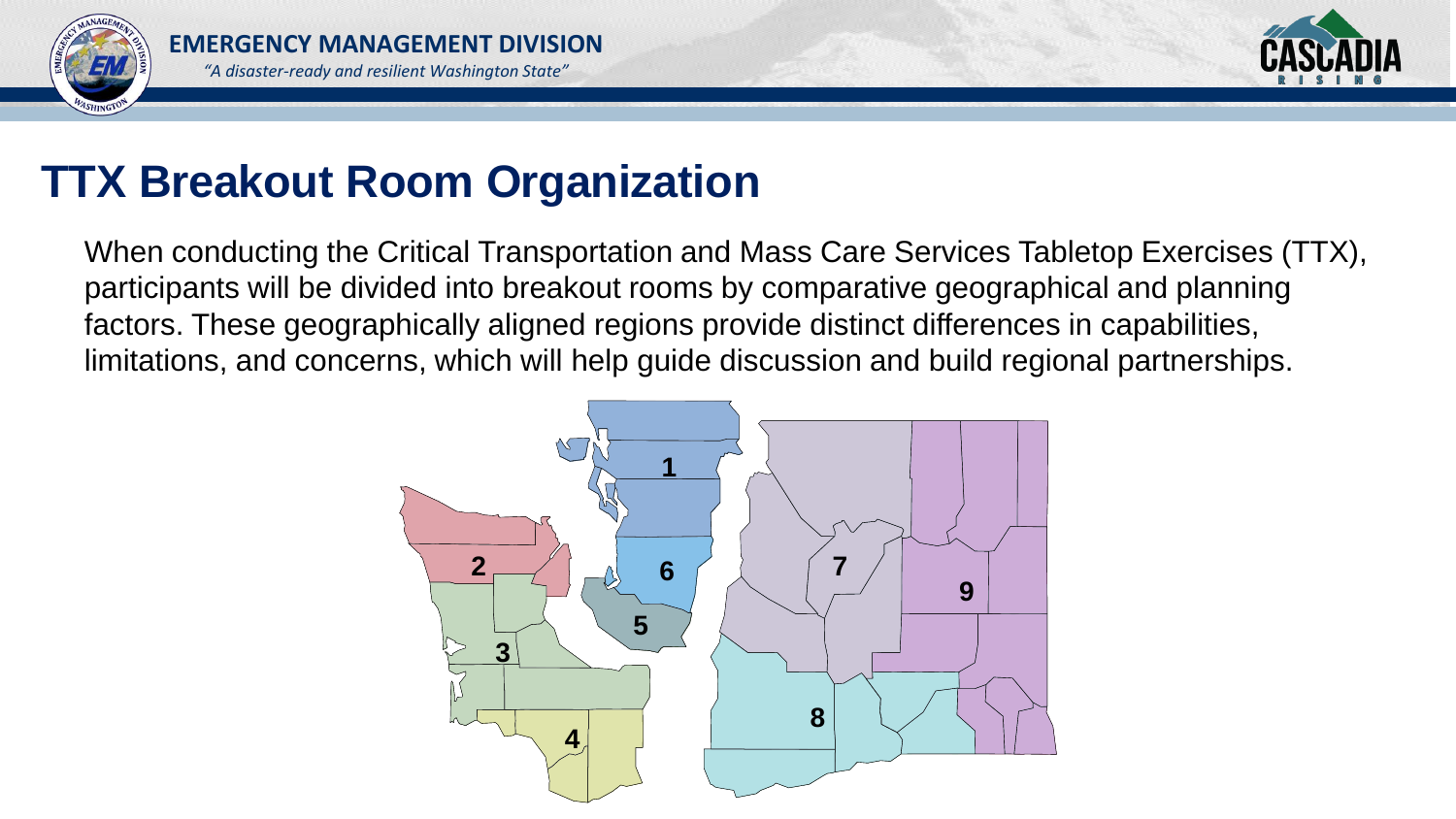



# **Critical Transportation (CT) TTX Objectives**

- **1) Examine and assess the coordination of response phase transportation activities between state, tribal, and local transportation entities.**
- **2) Discuss how initial damage assessments of transportation infrastructure will be coordinated across all impacted jurisdictions.**
- **3) Assess and discuss the procedures for the coordination of prioritized critical transportation needs across all jurisdictions.**
- **4) Discuss the elements needed as input to develop a plan for reopening the statewide transportation system.**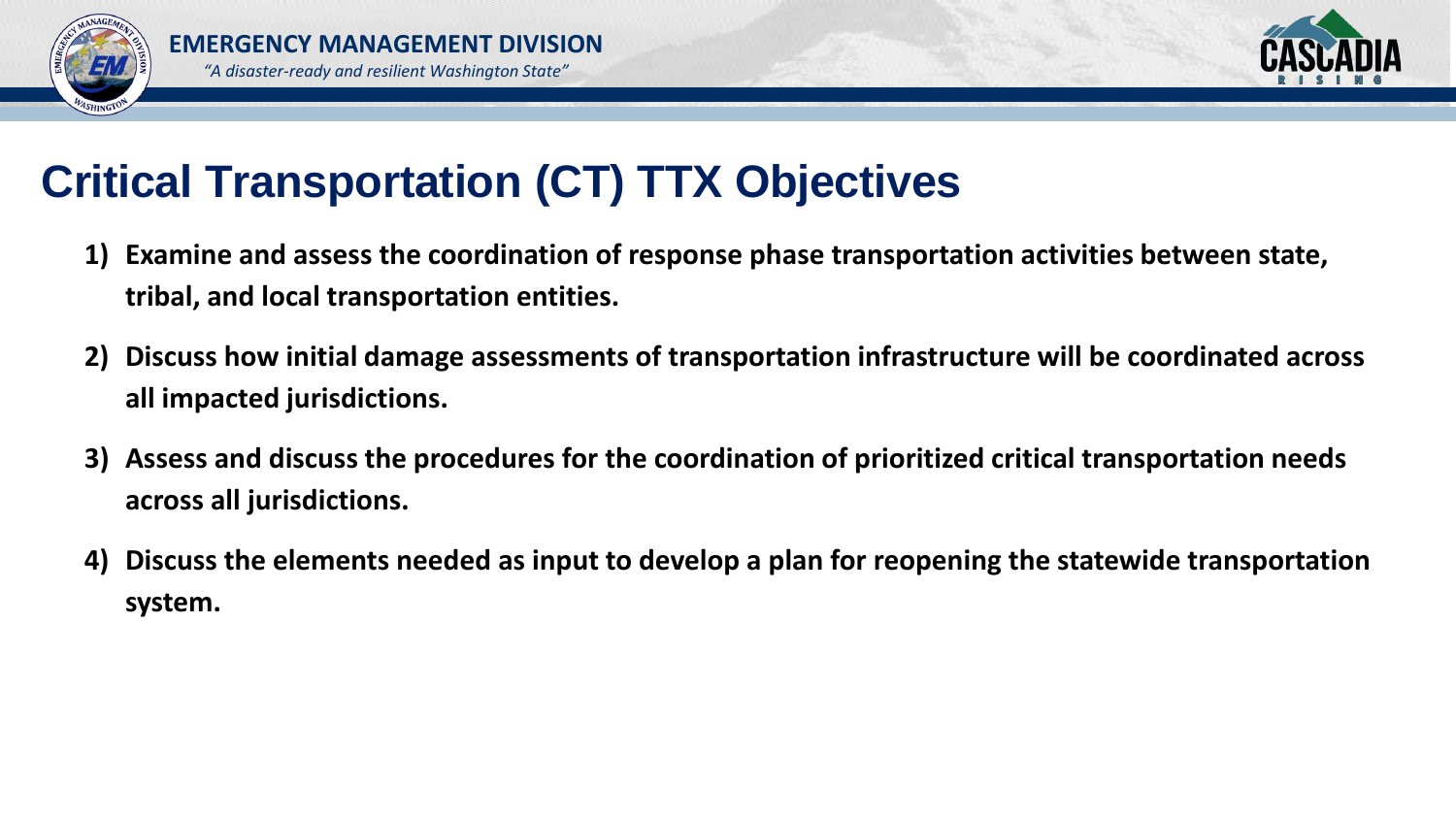



## **CT TTX Schedule**

Critical Transportation Main Session (Monday, Jun 13, 0900 - Until Complete)

| <b>Agenda Item:</b>                                                                                                                                   | <b>Responsible:</b>                    | <b>Duration:</b> | Time (PDT):                                              |
|-------------------------------------------------------------------------------------------------------------------------------------------------------|----------------------------------------|------------------|----------------------------------------------------------|
| H+0-96 Motivator Video                                                                                                                                | Design and Planning Workgroup/WAARNG   | 10 Min           | $9:00$ a.m. $-9:10$ a.m.                                 |
| Welcome and Administration                                                                                                                            | EMD Dir, FEMA Administrator, EMD Ex Tm | 10 Min           | $9:10$ a.m. $-9:20$ a.m.                                 |
| H+0-96 Brief Re-Cap (MCS Lens)                                                                                                                        | CT and Design/Planning Workgroups      | 10 Min           | $9:20$ a.m. $-9:30$ a.m.                                 |
| <b>FEMA CSZ Plan Overview</b>                                                                                                                         | FEMA Region 10: Senior CSZ Planner     | 10 Min           | $9:30$ a.m. $-9:40$ a.m.                                 |
| Breakout room guidance                                                                                                                                | <b>EMD A&amp;E</b>                     | 5 Min            | $9:40$ a.m. $-9:45$ a.m.                                 |
| <b>Breakout room Migration &amp; Rules</b>                                                                                                            | <b>Facilitators</b>                    | 5 Min            | $9:45$ a.m. $-9:50$ a.m.                                 |
| <b>BREAK</b>                                                                                                                                          |                                        | 10 Min           | $9:50$ a.m. $-10:00$ a.m.                                |
| <b>Breakout Sessions: Modules 1 and 2</b><br>HLS Regions 1, 5, 6<br>$\bullet$<br>HLS Regions 2, 3, 4<br>$\bullet$<br>HLS Regions 7, 8, 9<br>$\bullet$ | <b>Facilitators</b>                    | 2 Hours          | 10:00 a.m. $-$ 10:50 a.m.*<br>$11:00$ a.m. $-11:50$ a.m. |
| Lunch                                                                                                                                                 |                                        | 40 Min           | 11:50 a.m. $-$ 12:30 p.m.                                |
| Plenary Sessions: Modules 3 and 4                                                                                                                     | <b>Facilitators</b>                    | 2 Hours          | 12:30 p.m. $-1:20$ p.m.*<br>1:30 p.m. $-$ 2:20 p.m.*     |
| <b>Sharing of Participant Action Items</b>                                                                                                            | <b>Facilitators</b>                    | 30 Min           | $2:30$ p.m. $-3:00$ p.m.                                 |
| Closing session                                                                                                                                       | CT and Design/Planning Workgroups      | Until Complete   | $3:00 p.m. -$                                            |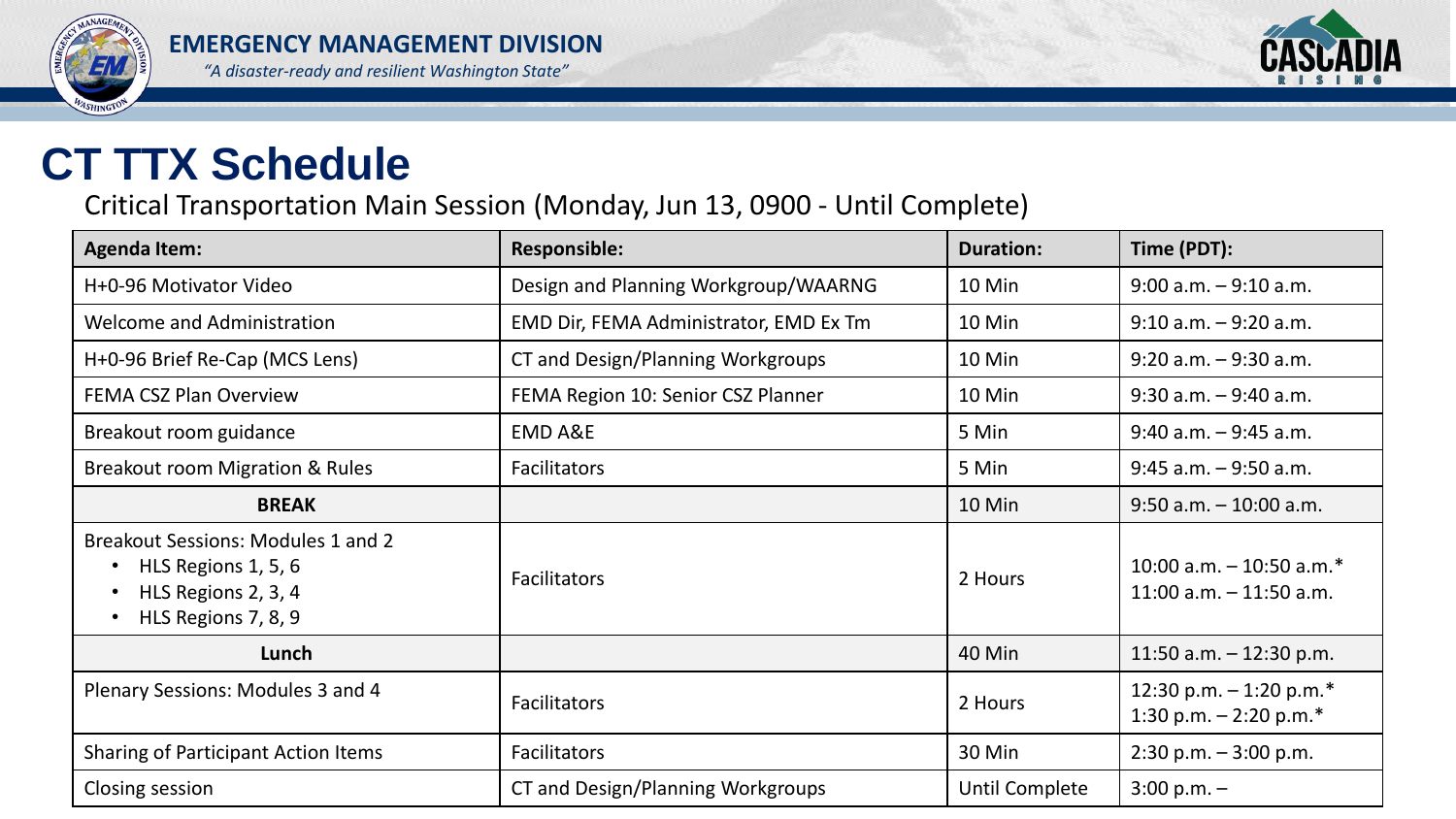



# **CT TTX Breakout Room Schedule and Module Concepts**

Breakout Room Schedule:

### ❑ **Module 1: Reconnecting Locally Facilitator 50 min** This geographically aligned breakout room will focus on a collaborative discussion of transportation at the local level which supports lifesaving operations and access to mass care facilities such as shelters and community points of distribution. Key topics will include inspections and assessment, route clearance, and anticipated constraints, barriers, and local concerns.

### ❑ **Break 10 min**

## ❑ **Module 2: Reconnecting to Adjacent Jurisdictions Facilitator 50 min**

This geographically aligned breakout room will focus on a collaborative discussion of the coordination for prioritized critical transportation needs connecting jurisdictions and establishing viable multi-jurisdictional routes and resource sharing. A critical topic of discussion will be the discussion of prioritization across jurisdictions with critical interdependencies.

### ❑ **Lunch 40 min**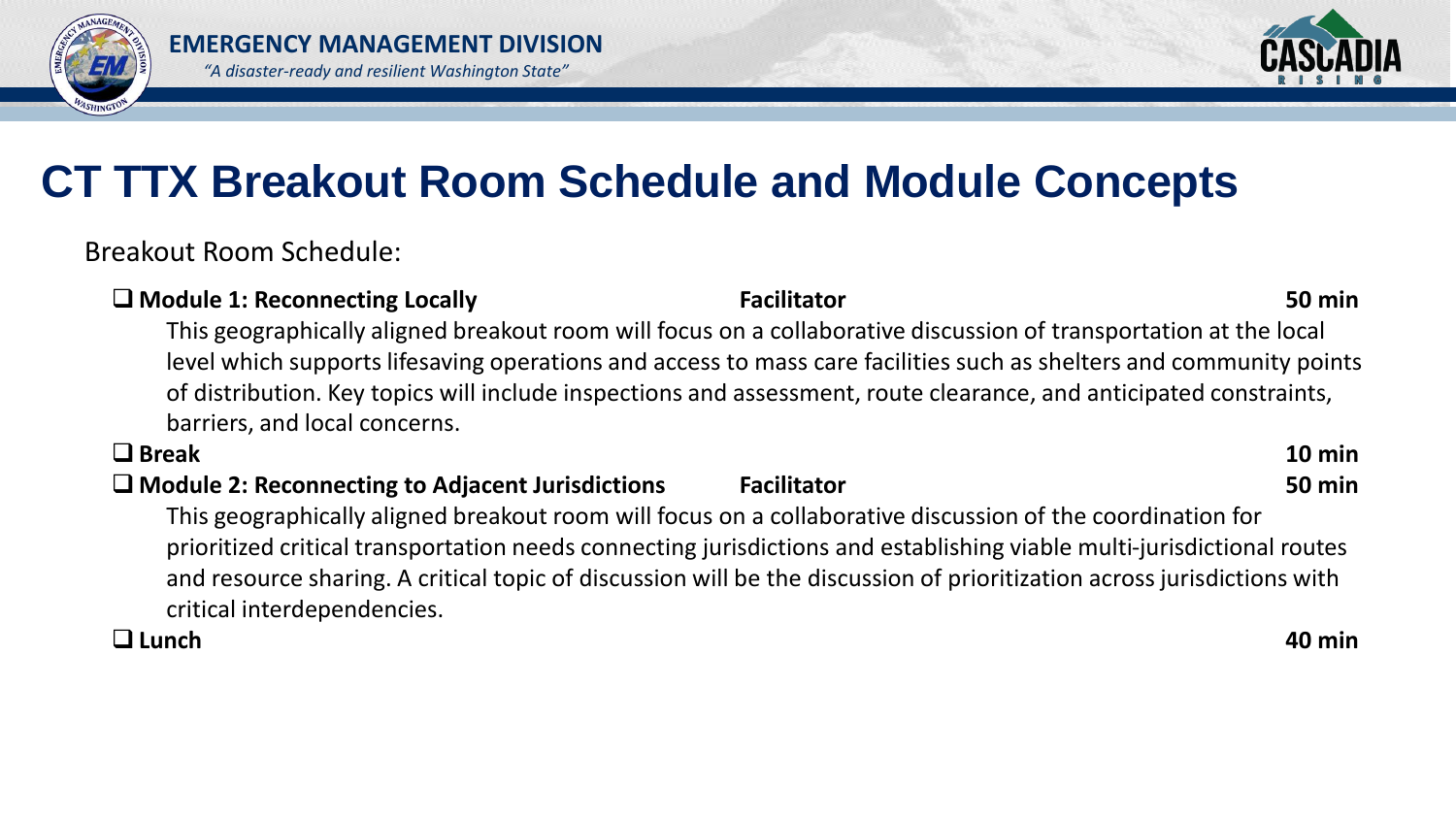



# **CT TTX Breakout Room Schedule and Module Concepts**

Breakout Room Schedule:

### ❑ **Module 3: Reconnecting the Geographic Regions Facilitator 50 min** This plenary session will discuss the coordination of prioritized critical transportation needs to connect the coast, I-5 corridor, and east of the Cascades. Discussion and knowledge sharing will explore critical transportation interdependencies, infrastructure vulnerabilities that connect ground transportation (critical bridges and ferries), and the broader scope of resource sharing to re-connect the state. ❑ **Break 10 min** ❑ **Module 4: Input to the Statewide Reopening Plan Facilitator 50 min** This plenary session will capture local and geographic region (coastal, I-5 corridor, and east of the Cascades) information, priorities, and input to help shape the elements needed to develop a state ground transportation reopening plan to establish the new normal. ❑ **Break 10 min** ❑ **Sharing of Participant Action Items Facilitator 30 Min**

This collaborative plenary session will discuss lessons learned from the previous sessions with an emphasis on what participants plan to take back and develop into their jurisdictional plans, and to identify existing plans that may assist in building inter-jurisdictional cooperation.

### ❑ **Closing session CT and Design/Planning Workgroups Until Complete**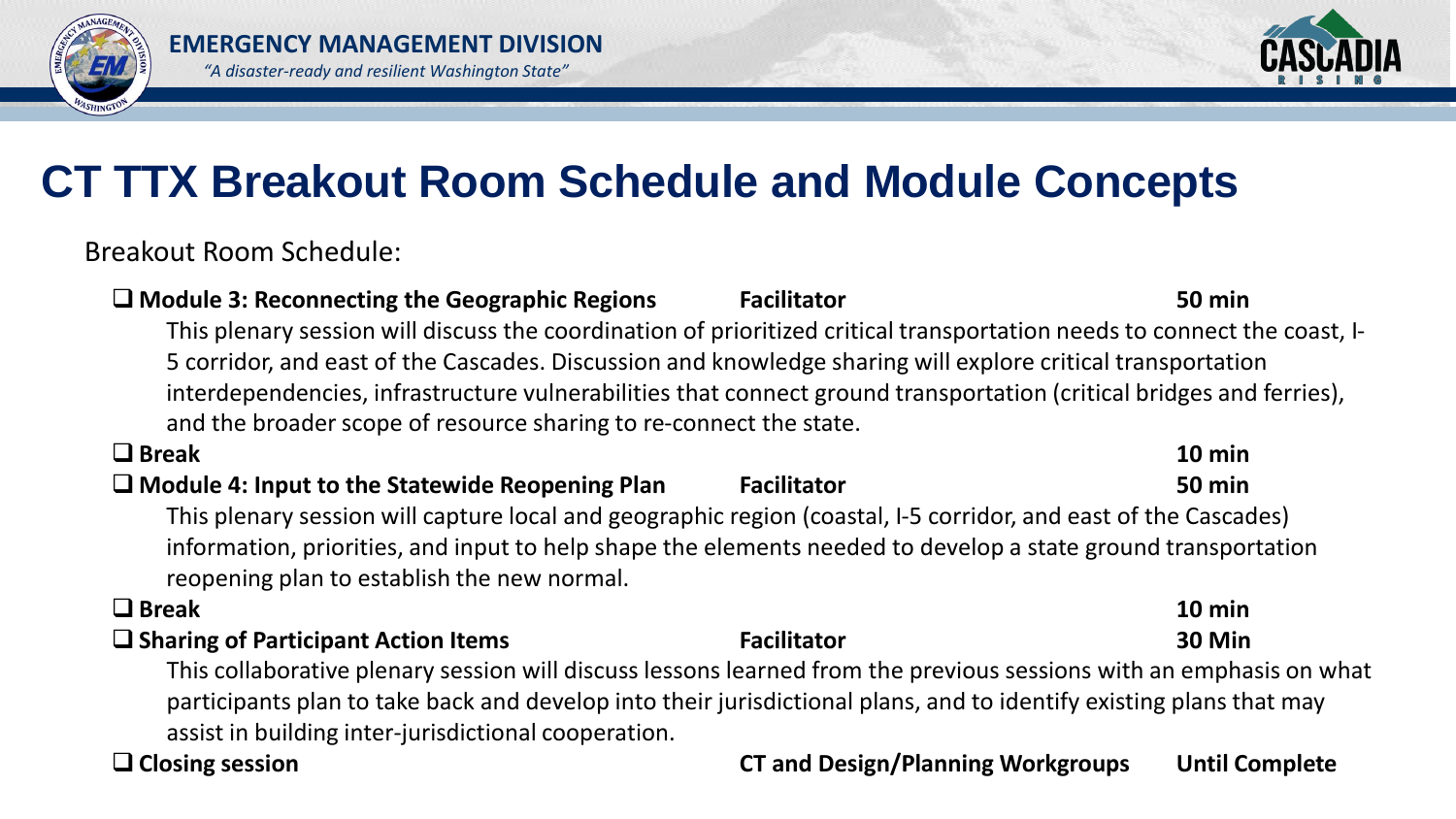



# **CT and MCS Crossover Concept**

CT – MCS Cross-Over Main Session (Tuesday, Jun 14, 0900 - Until Complete)

| <b>Agenda Item:</b>                                                                 | <b>Responsible:</b>                    | <b>Duration:</b> | Time (PDT):                |
|-------------------------------------------------------------------------------------|----------------------------------------|------------------|----------------------------|
| <b>Welcome and Administration</b>                                                   | EMD Dir, FEMA Administrator, EMD Ex Tm | 10 Min           | $9:00$ a.m. $-9:10$ a.m.   |
| <b>Critical Transportation Brief out on State Priority</b><br>route identifications | CT Workgroup / Facilitators            | 10 Min           | $9:10$ a.m. $-9:20$ a.m.   |
| Local Jurisdiction priority route identification                                    | CT Workgroup / Facilitators            | 10 Min           | $9:20$ a.m. $-9:30$ a.m.   |
| Challenges / Opportunities                                                          | CT Workgroup / Facilitators            | 10 Min           | $9:30$ a.m. $-9:40$ a.m.   |
| GIS Overlay of Shelter/CPOD(s) vs. Priority Routes                                  | <b>EMD Facilitated</b>                 | 10 Min           | $9:40$ a.m. $-9:50$ a.m.   |
| MCS Questions / Comments / Concerns                                                 | MCS Workgroup / Facilitators           | 10 Min           | $9:50$ a.m. $-10:00$ a.m.  |
| Concerns with locations of shelters / CPODs to<br>priority routes                   | MCS Workgroup / Facilitators           | 10 Min           | $10:00$ a.m. $-10:10$ a.m. |
| Closing session                                                                     | <b>EMD Facilitated</b>                 | 10 Min           | $10:10$ a.m. $-10:20$ a.m. |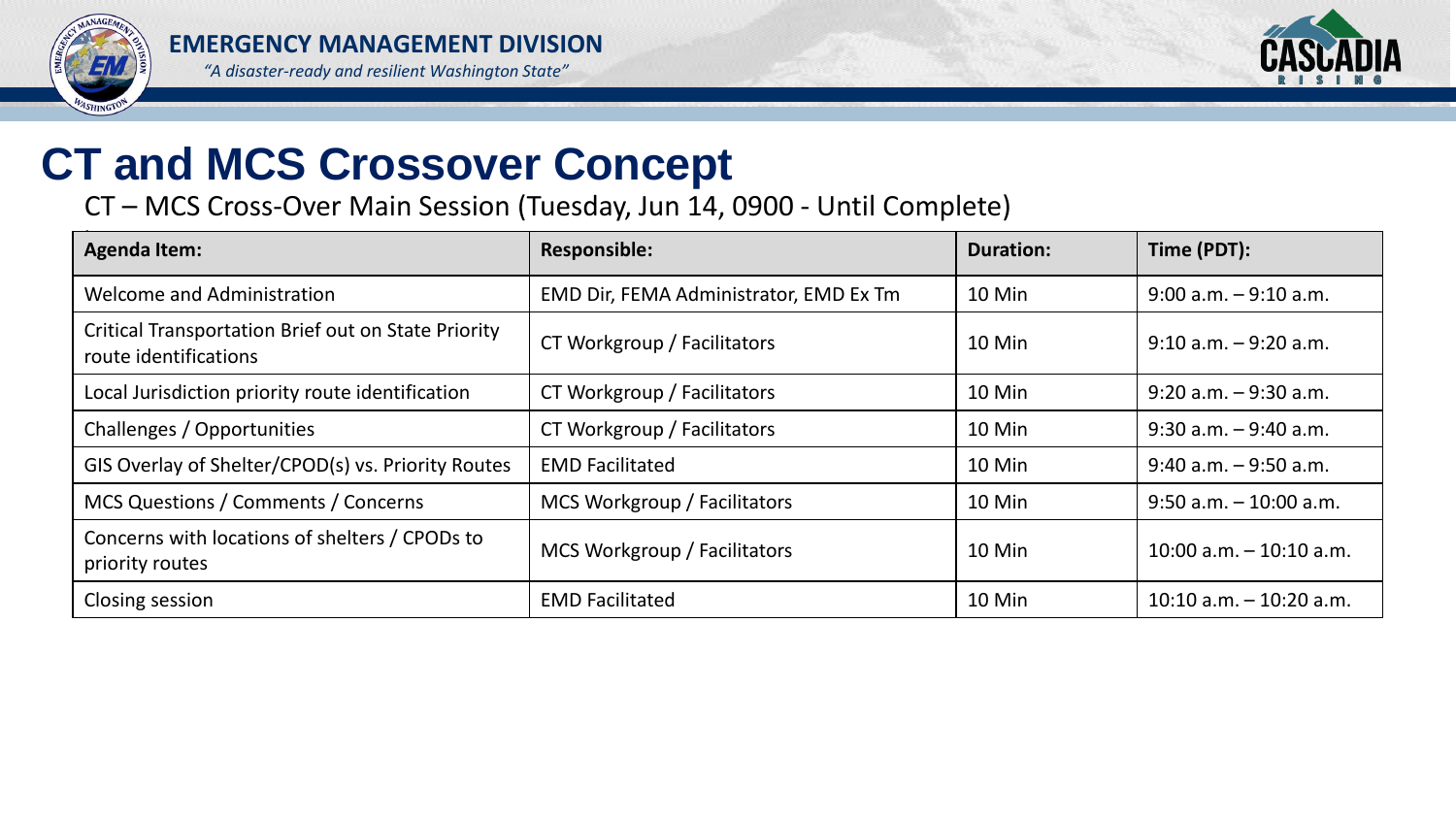



# **Mass Care Services (MCS) TTX Objectives**

## **1) Providing physical temporary shelter(s) objective(s):**

- a. Assess the shelter needs of the community for each jurisdiction.
- b. Describe organized community sheltering strategies & operations for each jurisdiction.

## **2) Hydration objective(s):**

- a. Assess the hydration needs for people and pets for each jurisdiction.
- b. Describe organized community hydration operations for each jurisdiction.

## **3) Feeding & nutrition objective(s):**

- a. Assess the method of assessing the shelter and community feeding needs (human resources, commodities etc.) for each jurisdiction.
- b. Describe organized community feeding operations for each jurisdiction.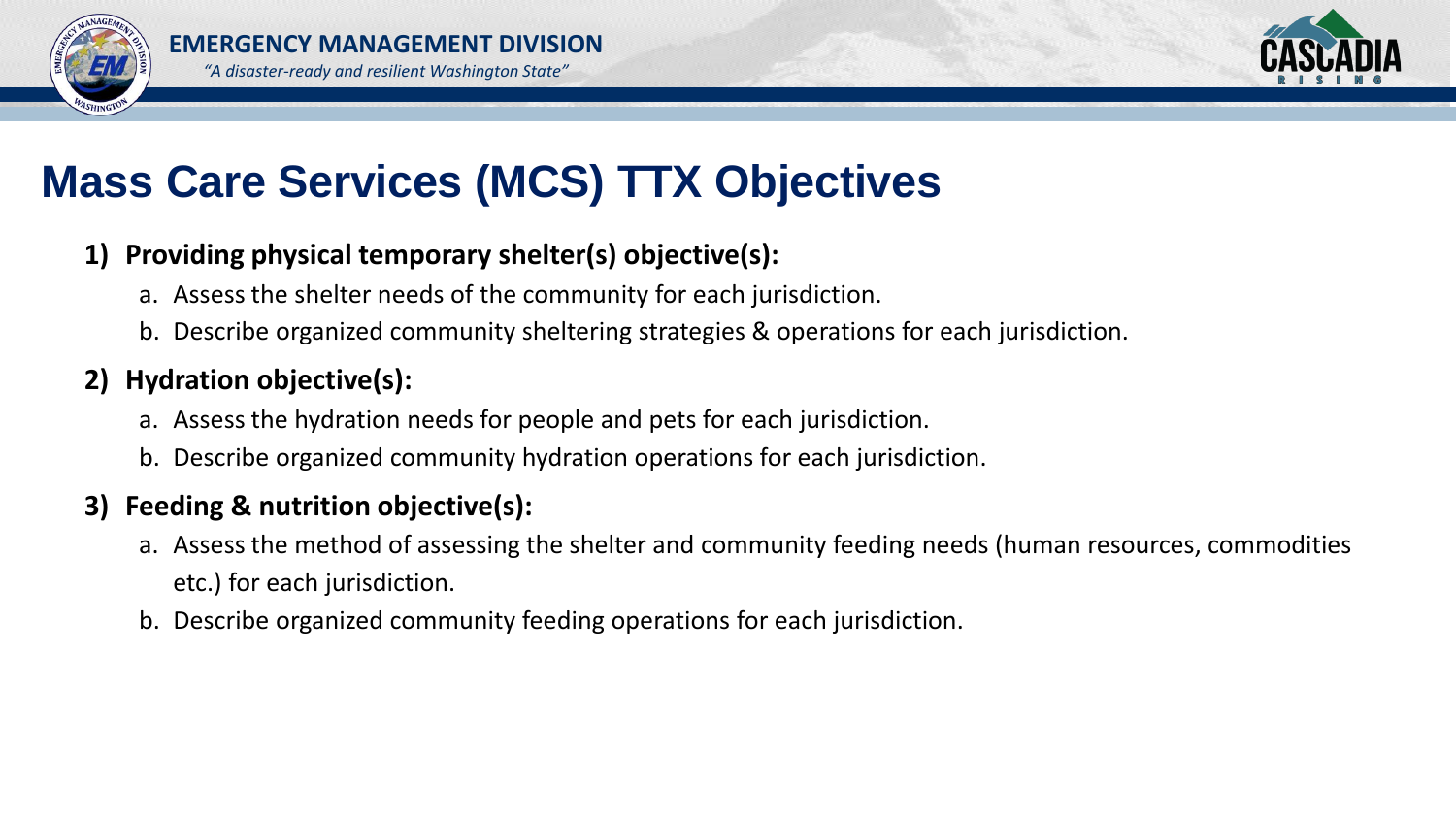



## **MCS TTX Schedule**

Mass Care Services Main Session (Wednesday, Jun 15, 0800 - Until Complete)

| <b>Agenda Item:</b>                                                                                                          | <b>Responsible:</b>                    | <b>Duration:</b> | Time (PDT):                                                                                                   |
|------------------------------------------------------------------------------------------------------------------------------|----------------------------------------|------------------|---------------------------------------------------------------------------------------------------------------|
| <b>Welcome and Administration</b>                                                                                            | EMD Dir, FEMA Administrator, EMD Ex Tm | 10 Min           | $8:00$ a.m. $-8:10$ a.m.                                                                                      |
| H+0-96 Brief Re-Cap (MCS Lens)                                                                                               | MCS and Design/Planning Workgroups     | 10 Min           | $8:10$ a.m. $-8:20$ a.m.                                                                                      |
| FEMA Life Sustaining Operations Overview                                                                                     | FEMA Region 10: Mass Care/VAL          | 15 Min           | $8:20$ a.m. $-8:35$ a.m.                                                                                      |
| Breakout room guidance                                                                                                       | <b>EMD A&amp;E</b>                     | 5 Min            | $8:35$ a.m. $-8:40$ a.m.                                                                                      |
| <b>Breakout room Migration &amp; Rules</b>                                                                                   | <b>Facilitators</b>                    | 5 Min            | $8:40$ a.m. $-8:45$ a.m.                                                                                      |
| <b>BREAK</b>                                                                                                                 |                                        | 15 Min           | $8:45$ a.m. $-9:00$ a.m.                                                                                      |
| Breakout Sessions: Modules 1 and 2a<br>HLS Regions 1, 5, 6<br>HLS Regions 2, 3, 4<br>HLS Regions 7, 8, 9<br>$\bullet$        | <b>Facilitators</b>                    | 2.75 Hours       | 9:00 a.m. $-$ 9:55 p.m.*<br>10:05 a.m. $-$ 10:50 p.m.*<br>11:00 a.m. $-$ 11:45 p.m.                           |
| Lunch                                                                                                                        |                                        | 30 Min           | 11:45 a.m. $-$ 12:15 p.m.                                                                                     |
| <b>Breakout Sessions: Modules 2b and 3</b><br>HLS Regions 1, 5, 6<br>HLS Regions 2, 3, 4<br>$\bullet$<br>HLS Regions 7, 8, 9 | <b>Facilitators</b>                    | 3.25 Hours       | 12:15 p.m. $-$ 1:00 p.m.*<br>1:10 p.m. $-$ 1:55 p.m.*<br>2:05 p.m. $-$ 2:50 p.m.*<br>$3:30$ p.m. $-3:30$ p.m. |
| Breakout Room Report Out(s)                                                                                                  | <b>Breakout Rooms</b>                  | Until Complete   | $3:30$ p.m. $-$                                                                                               |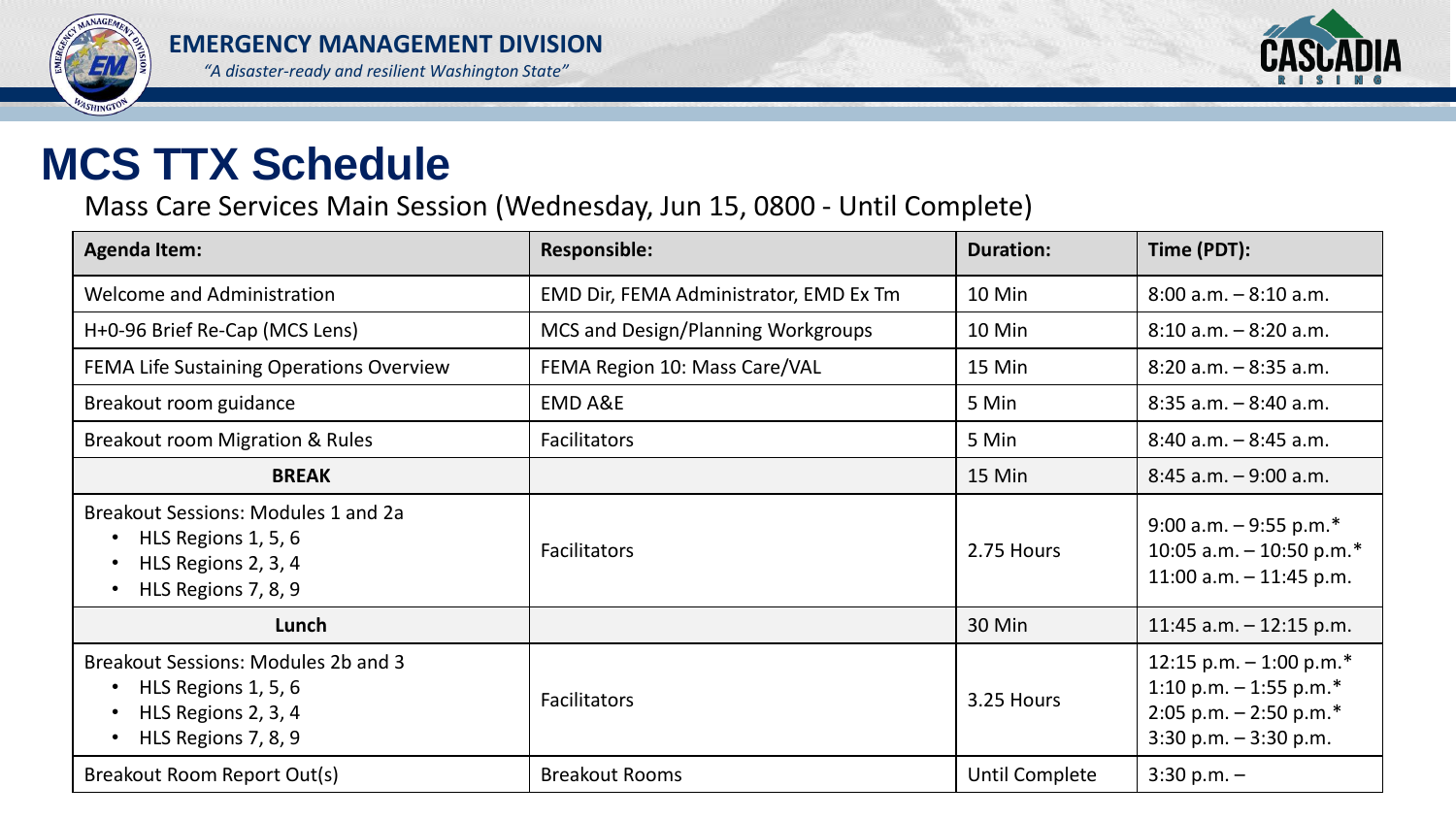



# **MCS TTX Breakout Room Schedule and Module Concepts**

Breakout Room Schedule:

| $\Box$ Geographically aligned Scenario Brief                                                                    | <b>Facilitator</b> | $10 \text{ min}$                                  |  |  |
|-----------------------------------------------------------------------------------------------------------------|--------------------|---------------------------------------------------|--|--|
| $\Box$ Module 1: Sheltering                                                                                     | <b>Facilitator</b> | 100 min (two 45 min sessions with a 10 min break) |  |  |
| Module 3 will focus on assessing how to request and leverage resources to both identify sheltering needs and to |                    |                                                   |  |  |

implement sheltering strategies. Participants will discuss collaborative and realistic actions that would be required to achieve the physical temporary sheltering objectives.

- Discuss the sheltering needs of access and functional needs, cultural & religious specifications, pets, children/infants, the elderly and across language barriers.
- Explain successful resource request process among all jurisdiction, including tribal, state and federal.

| $\Box$ Break                               |                    | $10 \text{ min}$ |
|--------------------------------------------|--------------------|------------------|
| $\Box$ Module 2: Hydration (first session) | <b>Facilitator</b> | 45 min           |

Module 2 will focus on assessing how to request and leverage resources to both identify hydration needs and to implement hydration operations. Participants will discuss collaborative and realistic actions that would be required to achieve the hydration objectives.

- Discuss hydration needs for access and functional needs, cultural & religious specifications, pets, children/infants, the elderly and across language barriers.
- Explain successful resource request process among all jurisdiction, including tribal, local, state and federal.

### ❑ **Lunch 30 min**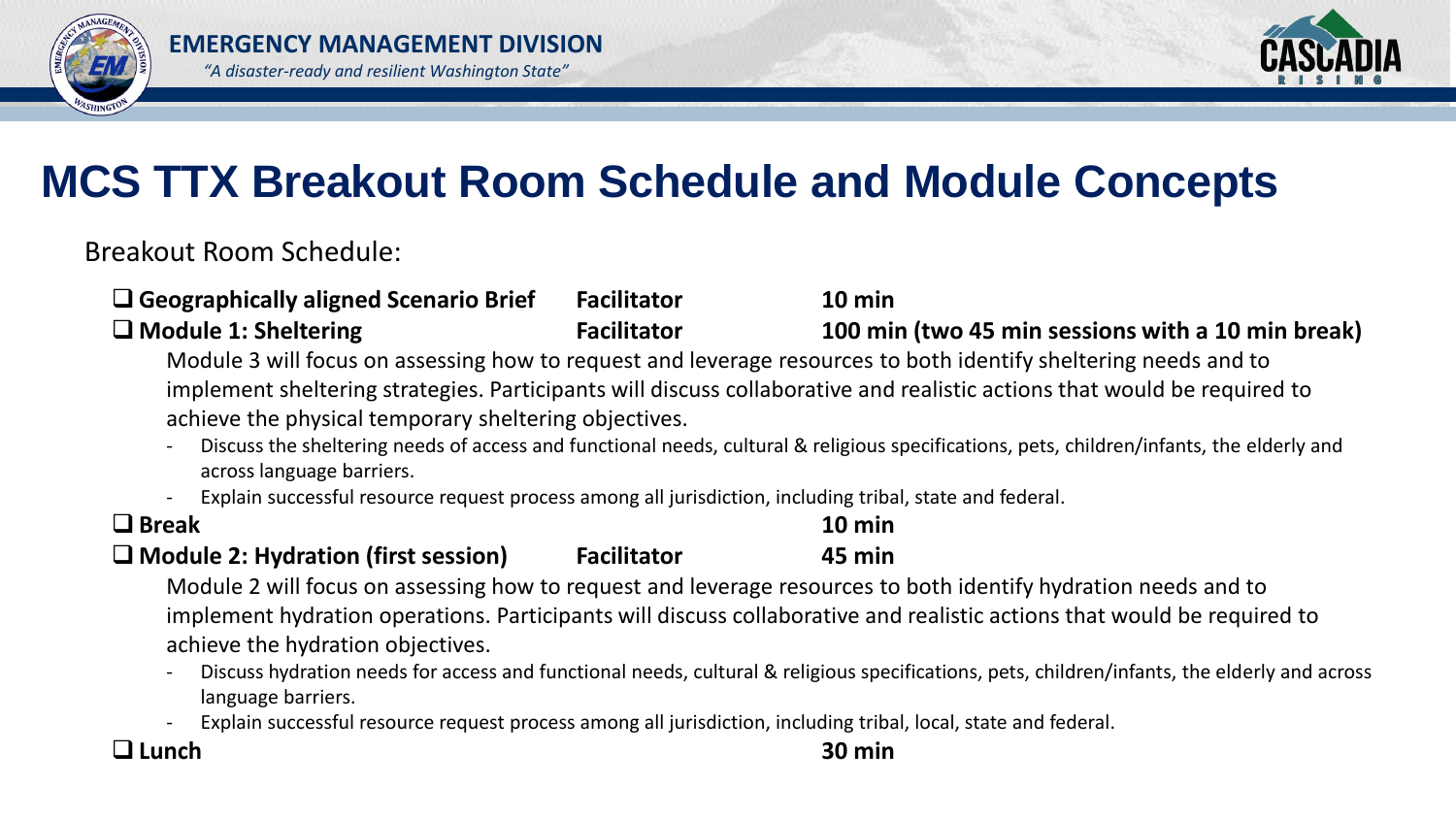



# **MCS TTX Breakout Room Schedule and Module Concepts**

Breakout Room Schedule (Continued):

| $\Box$ Module 2: Hydration (second session)<br>Discussion of the previous module concept will resume after lunch.                                                                                                                                                                                                                                                                                                                                                                                                                                                                                               | <b>Facilitator</b> | 45 min                                            |  |  |
|-----------------------------------------------------------------------------------------------------------------------------------------------------------------------------------------------------------------------------------------------------------------------------------------------------------------------------------------------------------------------------------------------------------------------------------------------------------------------------------------------------------------------------------------------------------------------------------------------------------------|--------------------|---------------------------------------------------|--|--|
| $\Box$ Break                                                                                                                                                                                                                                                                                                                                                                                                                                                                                                                                                                                                    |                    | $10 \text{ min}$                                  |  |  |
| $\Box$ Module 3: Feeding and Nutrition                                                                                                                                                                                                                                                                                                                                                                                                                                                                                                                                                                          | <b>Facilitator</b> | 100 min (two 45 min sessions with a 10 min break) |  |  |
| Module 1 will focus on assessing how to request and leverage resources to both identify feeding needs and to implement<br>feeding operations. Participants will discuss collaborative and realistic actions that would be required to achieve the<br>feeding & nutrition objectives.<br>Discuss feeding and nutritional needs for access and functional needs, cultural & religious specifications, pets, children/infants, the<br>elderly and across language barriers.<br>Explain successful resource request processes among all jurisdiction, including tribal, local, state and federal.<br>$\blacksquare$ |                    |                                                   |  |  |
| $\Box$ Break                                                                                                                                                                                                                                                                                                                                                                                                                                                                                                                                                                                                    |                    | $10 \text{ min}$                                  |  |  |
| $\Box$ Group Report Out Development                                                                                                                                                                                                                                                                                                                                                                                                                                                                                                                                                                             | <b>Facilitator</b> | $30 \text{ min}$                                  |  |  |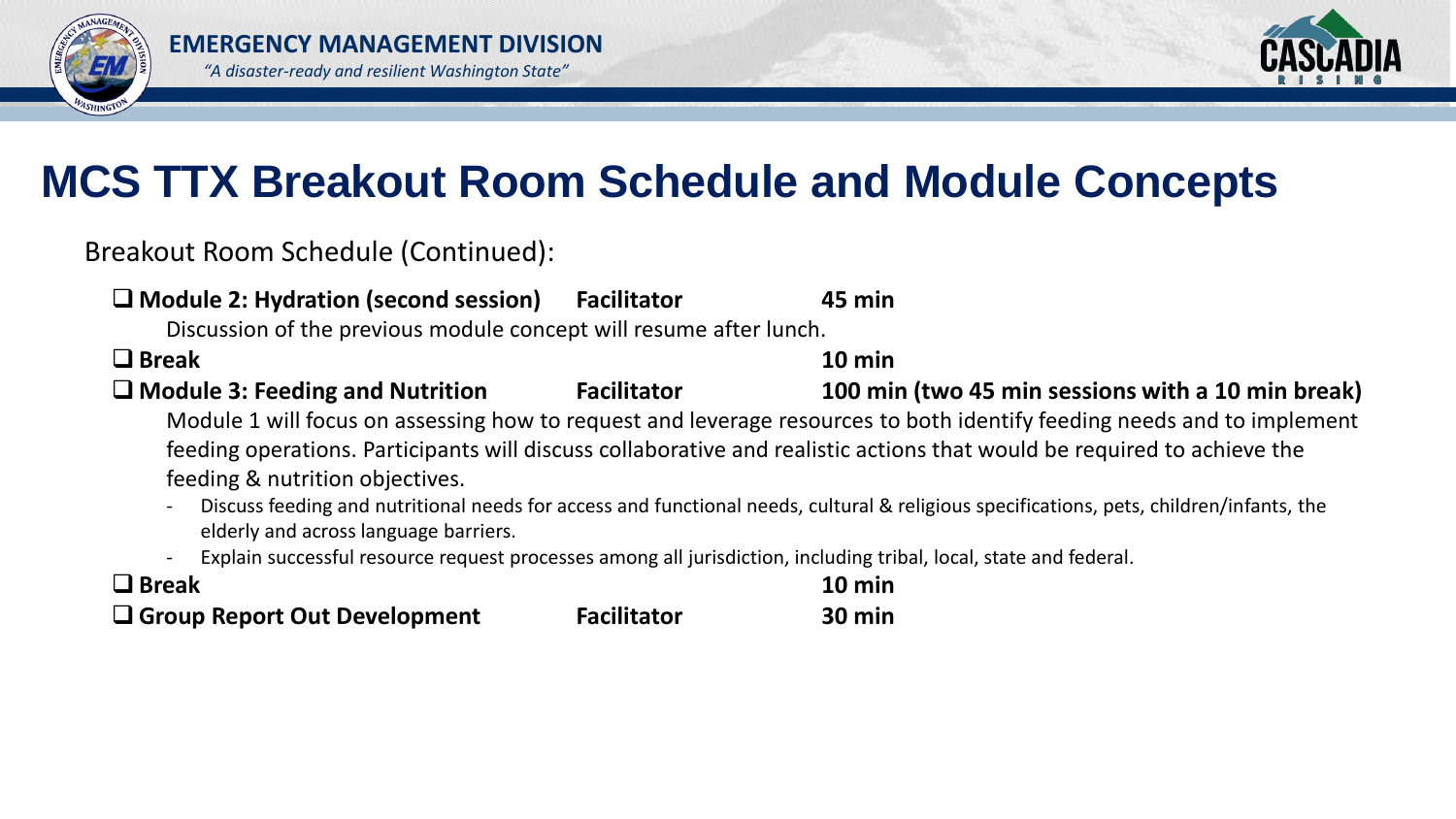



## **Combined Hotwash Events**

Hotwash (Thu, Jun 16, 0900 – Until Complete)

| <b>Agenda Item:</b>                    | <b>Responsible:</b>                    | <b>Duration:</b> | Time (PDT):               |
|----------------------------------------|----------------------------------------|------------------|---------------------------|
| <b>Welcome and Administration</b>      | EMD Dir, FEMA Administrator, EMD Ex Tm | 10 Min           | $9:00$ a.m. $-9:10$ a.m.  |
| <b>Critical Transportation Hotwash</b> | <b>EMD Facilitated</b>                 | 90 Min           | $9:10$ a.m. $-10:40$ a.m. |
| <b>Break</b>                           |                                        | 20 Min           | 10:40 a.m. $-$ 11:00 a.m. |
| <b>Mass Care Services Hotwash</b>      | <b>EMD Facilitated</b>                 | 90 Min           | 11:00 a.m. $-$ 12:30 a.m. |
| Lunch                                  |                                        | 30 Min           | 12:30 a.m. $-$ 1:00 p.m.  |
| <b>FEMA CSZ Plan Review</b>            | FEMA Region 10                         | 30 Min           | 1:00 p.m. $-$ 1:30 p.m.   |
| <b>CR22 Next Steps</b>                 | <b>EMD Facilitated</b>                 | 20 Min           | 1:30 p.m. $-$ 1:50 p.m.   |
| <b>Closing Comments</b>                | EMD Dir, FEMA Administrator, EMD Ex Tm | Until Complete   | 1:50 p.m. $-$             |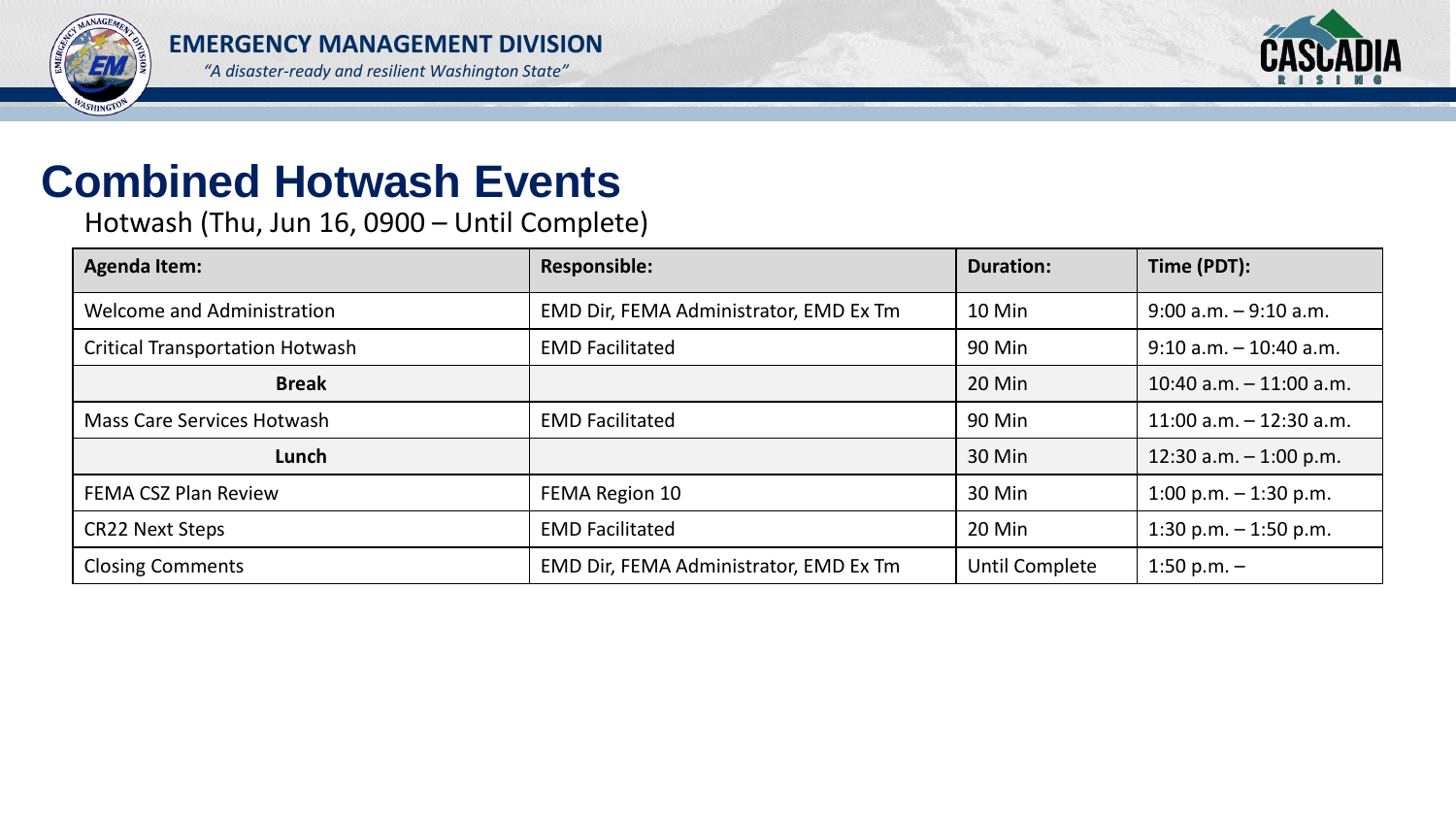



## **Critical Transportation TTX Focused Discussion**



Dan Banks, WSDOT, Critical Transportation Co-Lead Steve Aberle, ARRL, Critical Transportation Co-Lead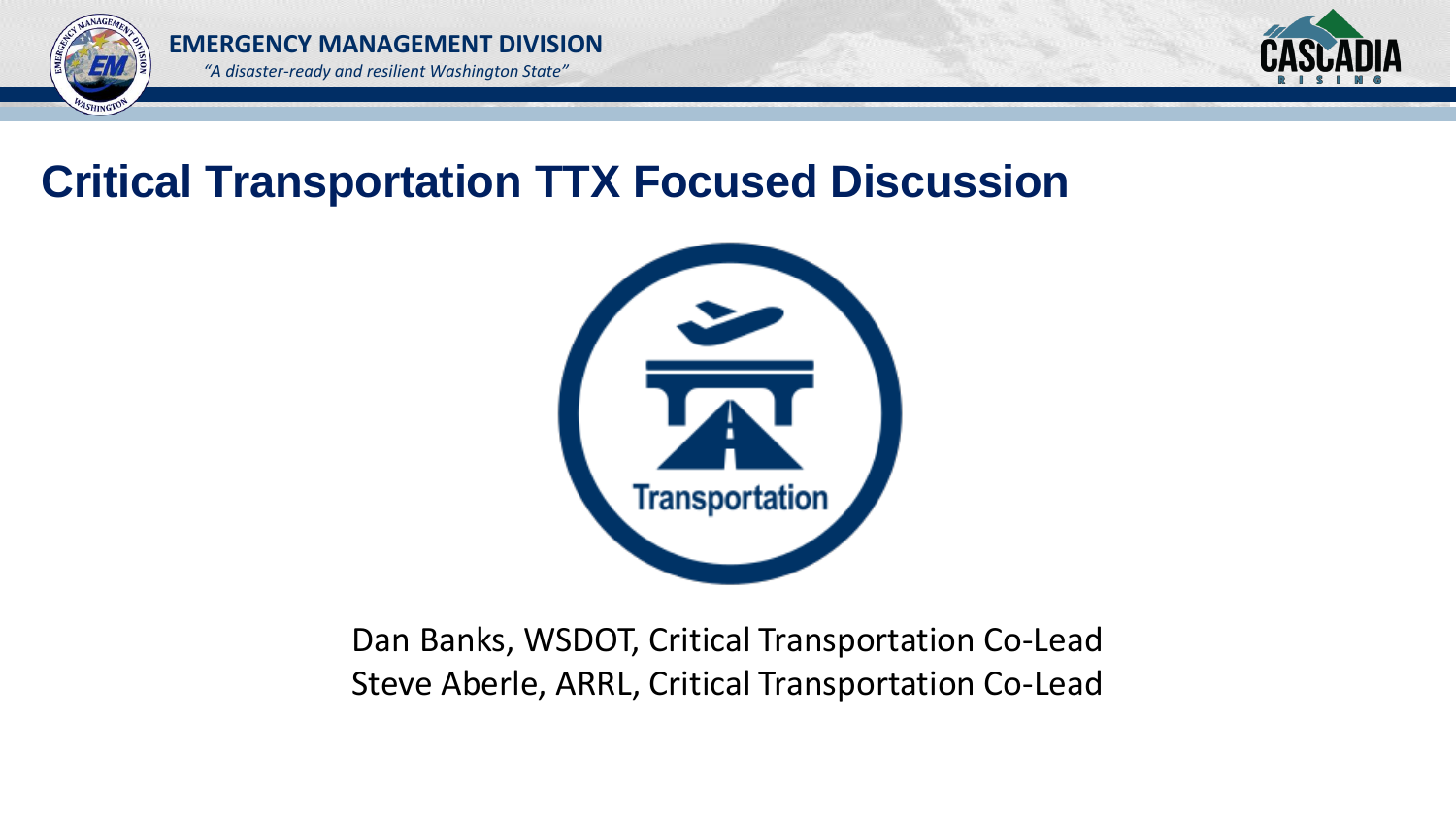



## **Mass Care Services TTX Focused Discussion**



## Sarah Nuss, City of Spokane, Mass Care Services Co-Lead Travis Linares-Hengen, WA EMD, Mass Care Services Co-Lead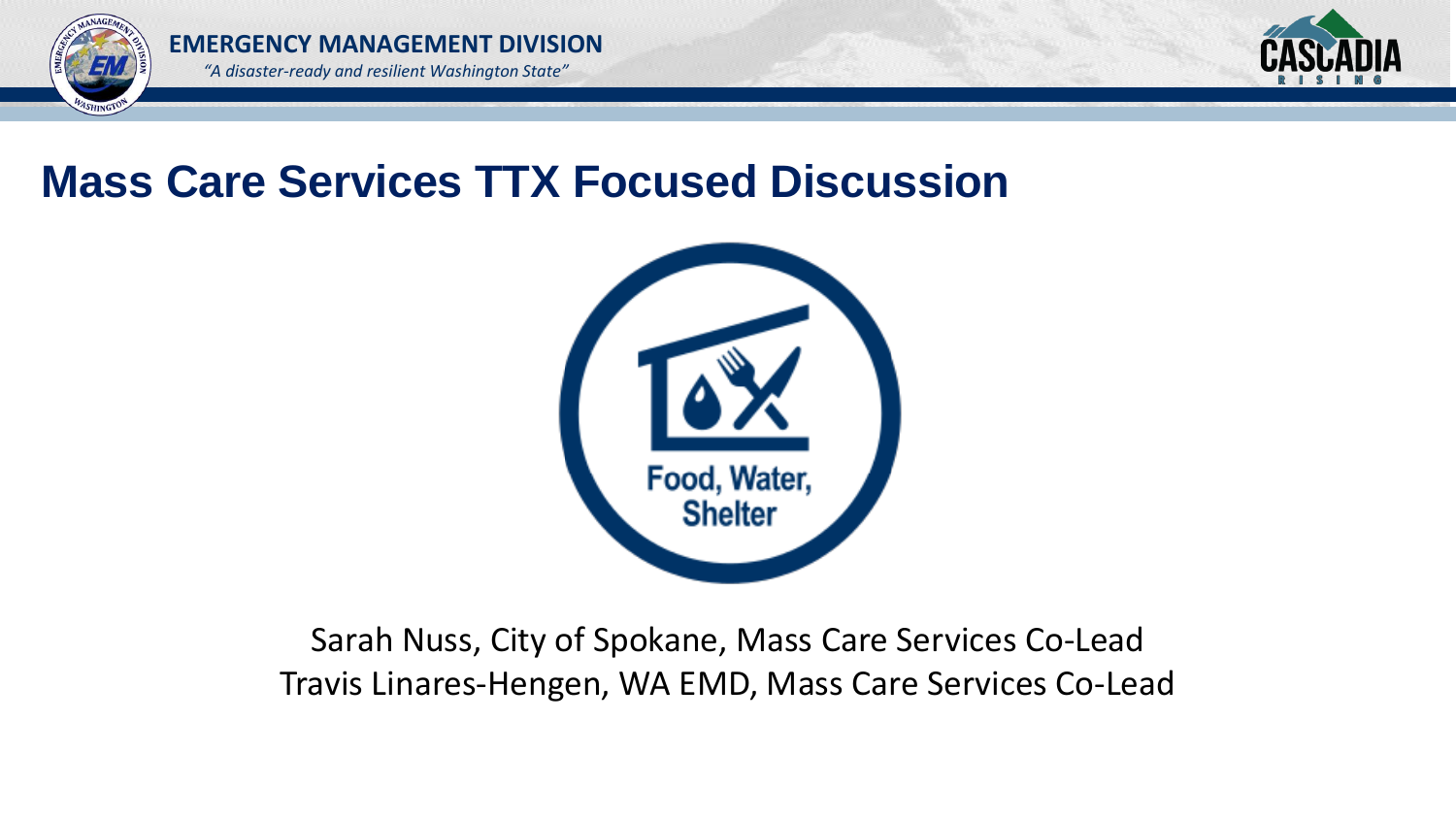EM WASHINGTO



#### *"A disaster-ready and resilient Washington State"*

## **Projected Milestones**

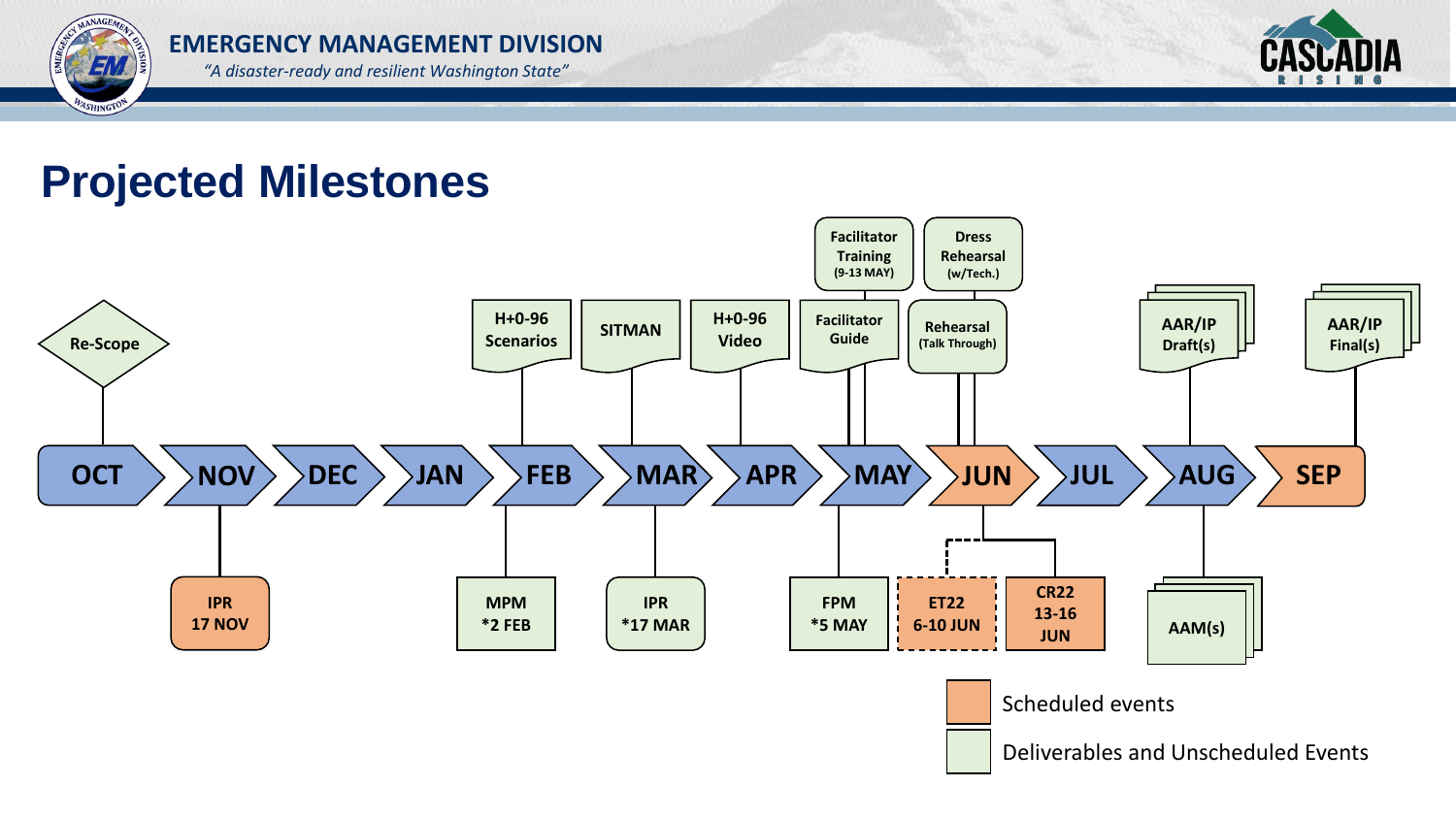



# **Virtual Feedback Platform**

**Ways to access the virtual feedback form:**

**1) Link:**

<https://forms.office.com/g/ubfxm0tfSH>

## **2) QR code:**

Open the camera app on your phone point towards the code, you do not need to take a picture.

Once the camera focuses click on link and your internet browser will open the survey

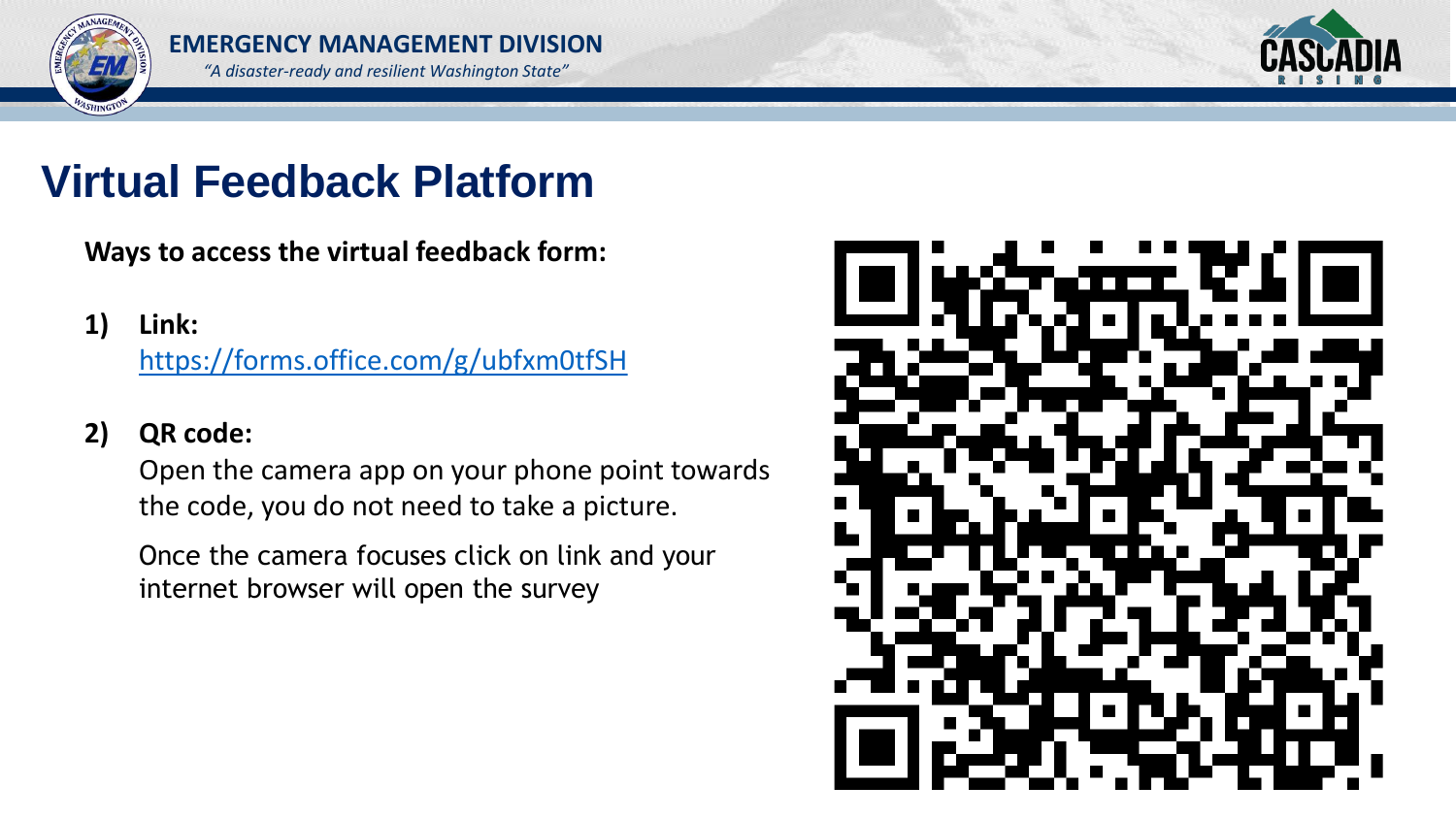



# **CR22 Support Contacts**

## **WA EMD Assessment & Exercise:**

#### **Robert Sabarese** Assessment & Exercise Programs Supervisor [Robert.Sabarese@mil.wa.gov](mailto:Robert.Sabarese@mil.wa.gov) (253) 320-5892

**Patrick Niles** State Exercise Development Manager [Patrick.Niles@mil.wa.gov](mailto:Patrick.Niles@mil.wa.gov) (253) 929-4416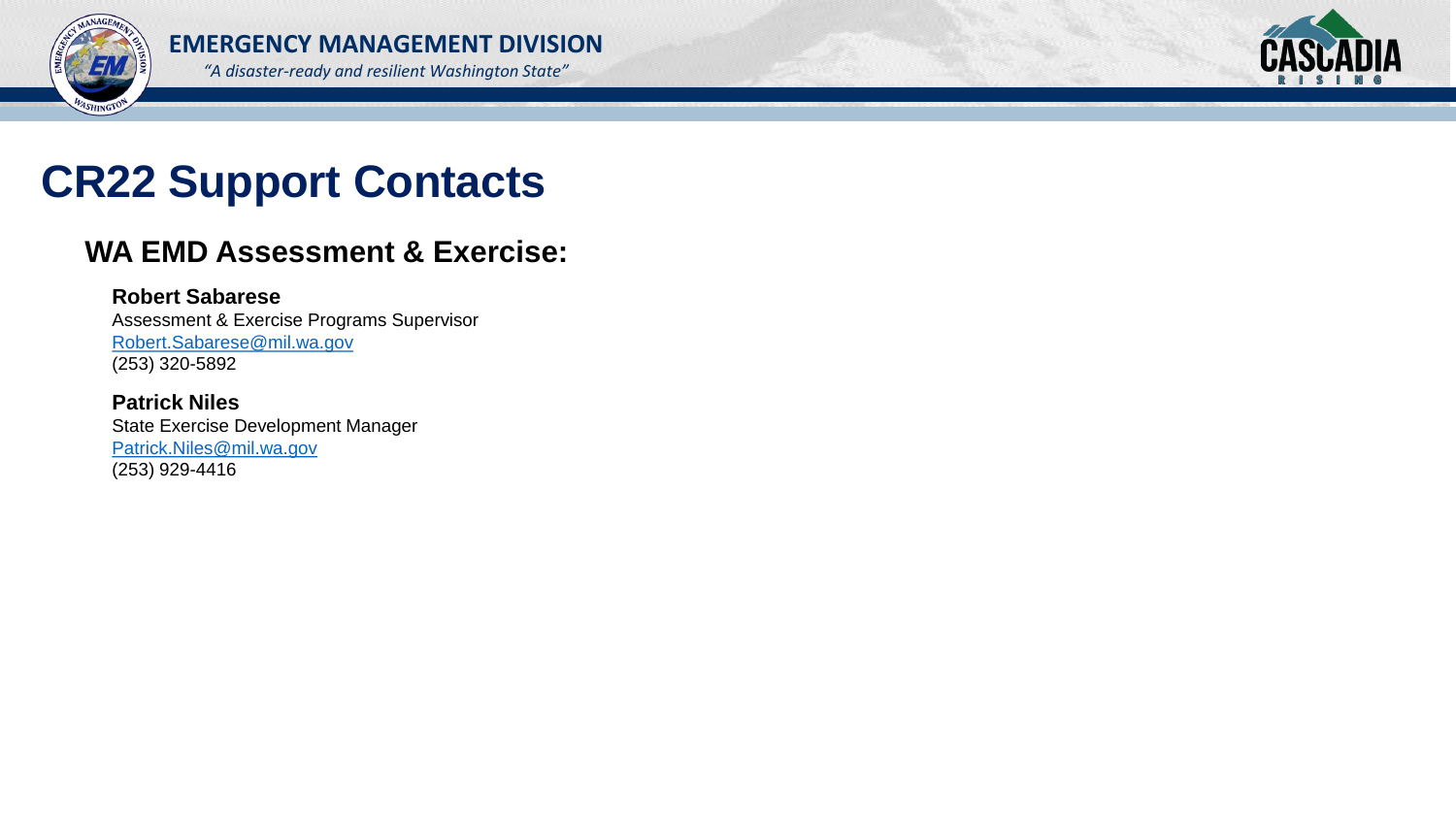



## **CR22 Support Contacts**

## **Workgroup Leaders:**

### **Critical Transportation:**

**Dan Banks Steve Aberle** WSDOT WERE AMERICAN MOTOR AMERICAN RADIO RELAY LEAGUE Emergency Preparedness T&E Manager Assistant Director, Northwestern Division, Tribal Liaison [banksd@wsdot.wa.gov](mailto:banksd@wsdot.wa.gov) [cr22-info@aberle.net](mailto:cr22-info@aberle.net)

#### **Mass Care Services:**

**Damaris Deschner Sarah Nuss Janeen Olson Travis Linares-Hengen** WA EMD City of Spokane City of Spokane City of Redmond WA EMD

State Training Coordinator **Director of Emergency Management** Acting Emergency Manager Human Services Program Supervisor [Damaris.Deschner@mil.wa.gov](mailto:Damaris.Deschner@mil.wa.gov) [snuss@spokanecity.org](mailto:snuss@spokanecity.org) irolson@redmond.gov <mailto:travis.linares-hengen@mil.wa.gov>

### **Scenario & Planning:**

#### **Deborah Witmer Jim House**

Vulnerable Populations Planning Coordinator **Disability Integration Manager** [Deborah.Witmer@seattle.gov](mailto:Deborah.Witmer@seattle.gov) im.house@dshs.wa.gov

City of Seattle, Human Services Department DSHS, WASILC, Coalition on Inclusive Emergency Planning